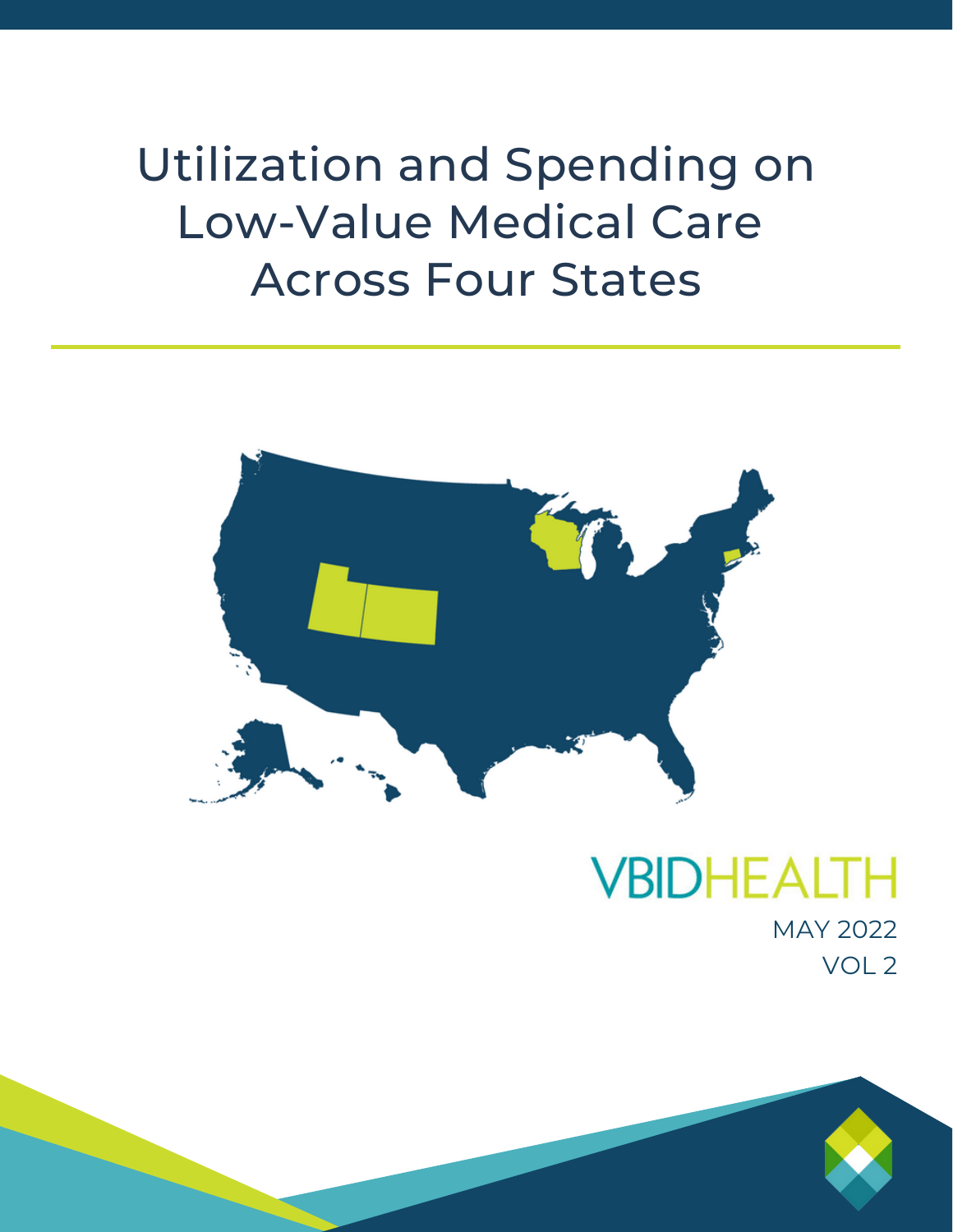### Acknowledgments

We appreciate the extensive time and effort expended on this project by our colleagues in Colorado, Connecticut, Utah, and Wisconsin. We would also like to acknowledge our Milliman colleagues for their technical expertise. The authors would like to express our gratitude to Jordyn Clark for graphic design and copy editing.



### Authors:

Michael Chernew, PhD A. Mark Fendrick, MD Kristin Fischer, MPH V-BID Health

### Funding

This white paper was supported by [Janssen](https://www.janssen.com/) and [PhRMA.](https://www.phrma.org/en)

### About VBID Health:

VBID Health specializes in designing and promoting health benefit plans and payment strategies that get more health out of every health care dollar spent. VBID Health provides streamlined, value-based insurance design consulting services to facilitate creation and adoption of V-BID plans and payment policies that increase patient, employee, and enrollee health. VBID Health facilitates the Low-Value Care Task Force, comprised of public and private employers, business coalitions, consumer advocates, health plans, and life science companies, all focused on accelerating concerted action to reduce low-value medical care, thereby reducing pressure on payers and consumers. For more information, visit [vbidhealth.com.](http://vbidhealth.com/)

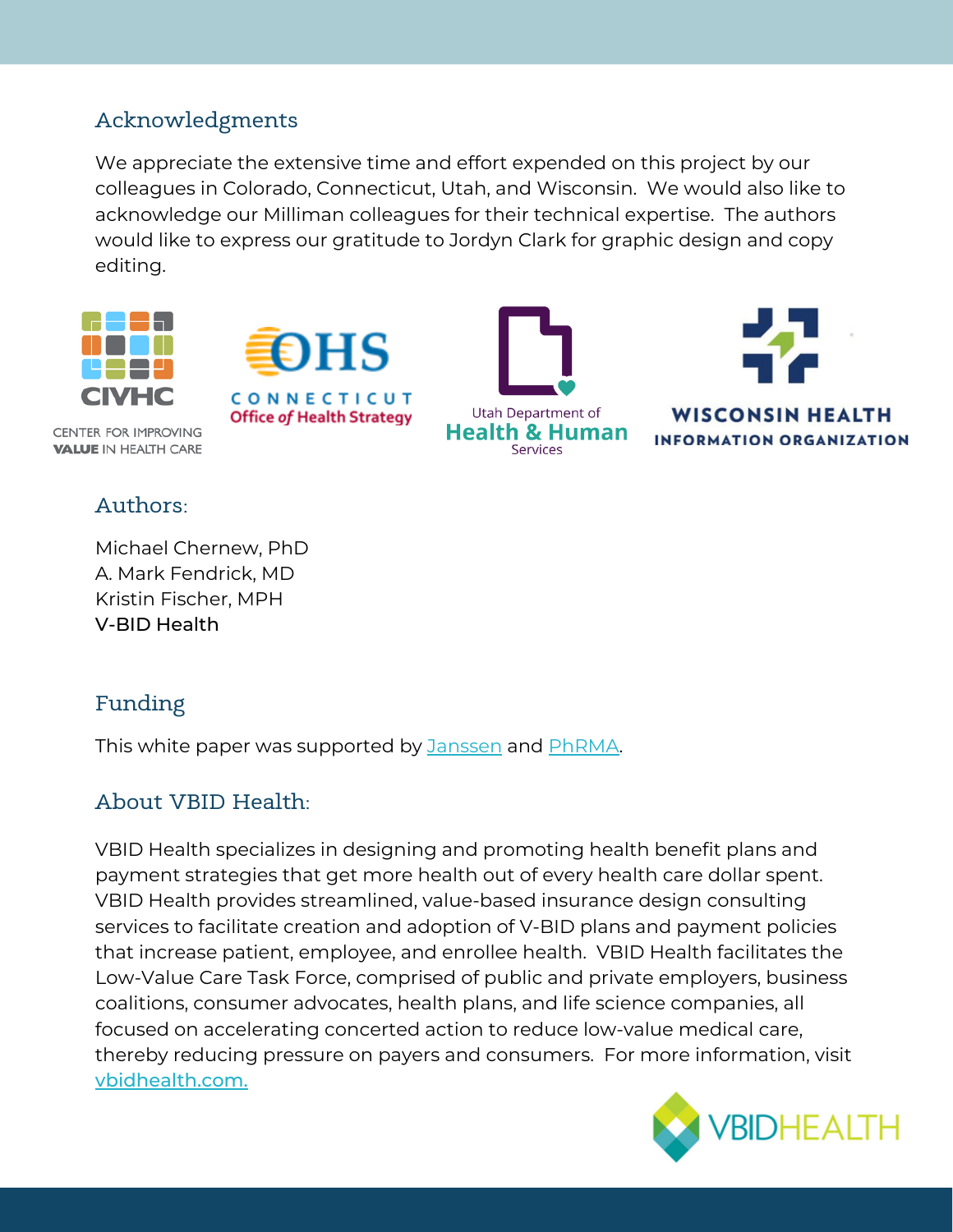# TABLE OF CONTENTS

- EXECUTIVE SUMMARY 1
- INTRODUCTION 2
- PROJECT AIM 4
- MOTIVATION 5
- METHODS 6
- RESULTS 9
- **DISCUSSION** 14
- LIMITATIONS 16
- 18 OPPORTUNITIES
- REFERENCES 19
- 20 APPENDICES

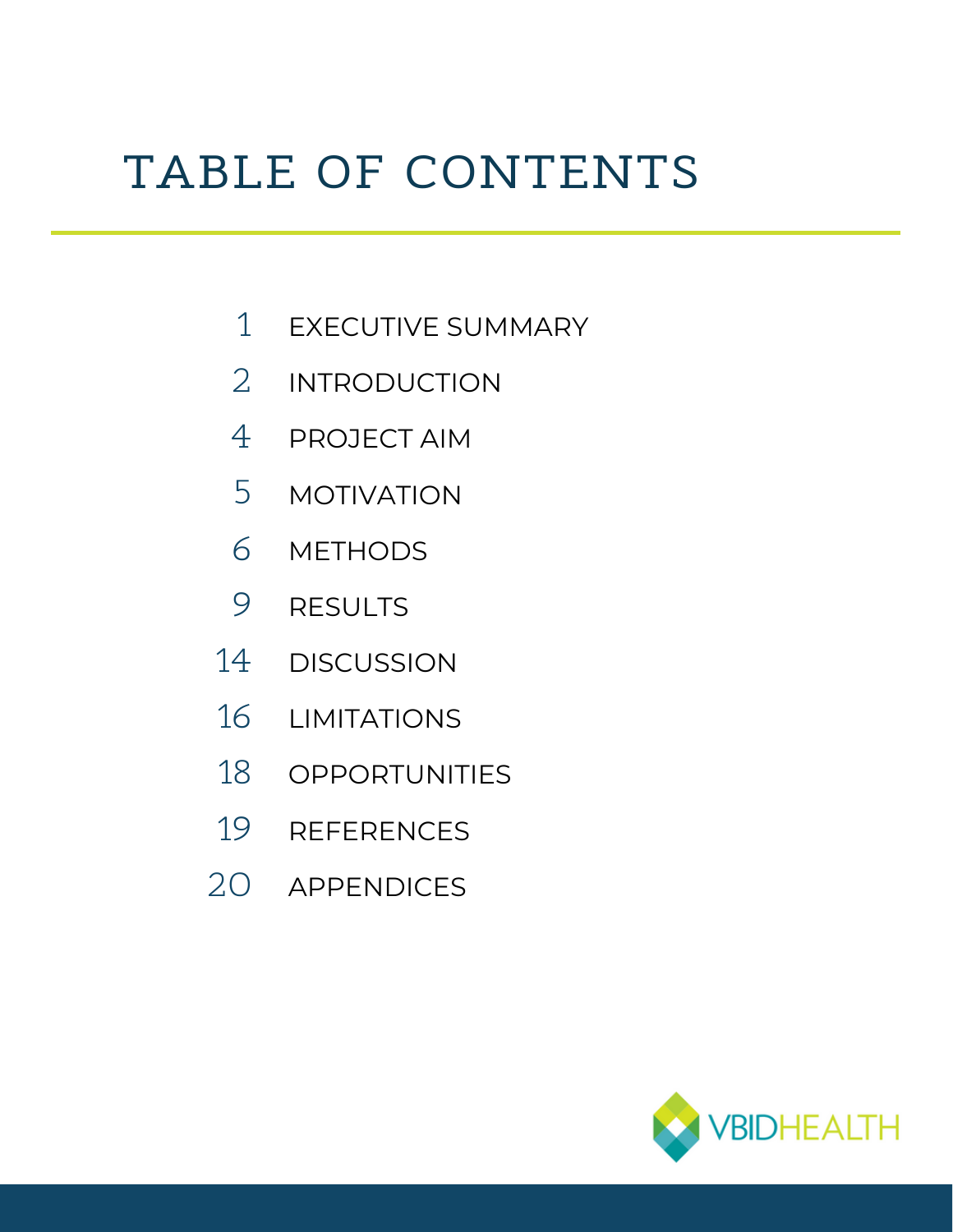## EXECUTIVE SUMMARY

Estimates of spending on medical services that offer no clinical benefit in specific clinical scenarios range in the hundreds of billions of dollars in the United States each year. While this low-value care (LVC) - at best - does not improve the health of Americans, it often leads to patient harm and worsens health disparities. Moreover, this unnecessary spending likely substitutes for investments in high-value care. Although multiple efforts to identify and measure LVC have been successful, decreasing its use has proven challenging. For public and private purchasers to better target efforts to reduce these unnecessary expenditures, information from all payer claims databases (APCDs) from four states – Colorado, Connecticut, Utah, and Wisconsin – was used to quantify the utilization and spending on 48 specific low-value services by commercial payers in 2019. Most of these services have been identified as low-value by the U.S. Preventative Services Task Force and physician-led initiatives such as the *Choosing Wisely®* campaign. When data were available, LVC spending was broken down into plan payment and beneficiary out-of-pocket spending. In 2019, commercial payers in the four states paid more than \$630 Million on the 48 low-value services measured, of which nearly \$100 Million was directly paid by patients. Total spending on specified LVC services varied across states. A substantial proportion of LVC expenditures were concentrated in high-volume LVC services and in services that were frequently used in low-value clinical settings. Given these findings, data from APCDs can be used to target unnecessary medical services and can inform promising state-wide interventions to potentially reduce harm, enhance equity, and lower health care costs.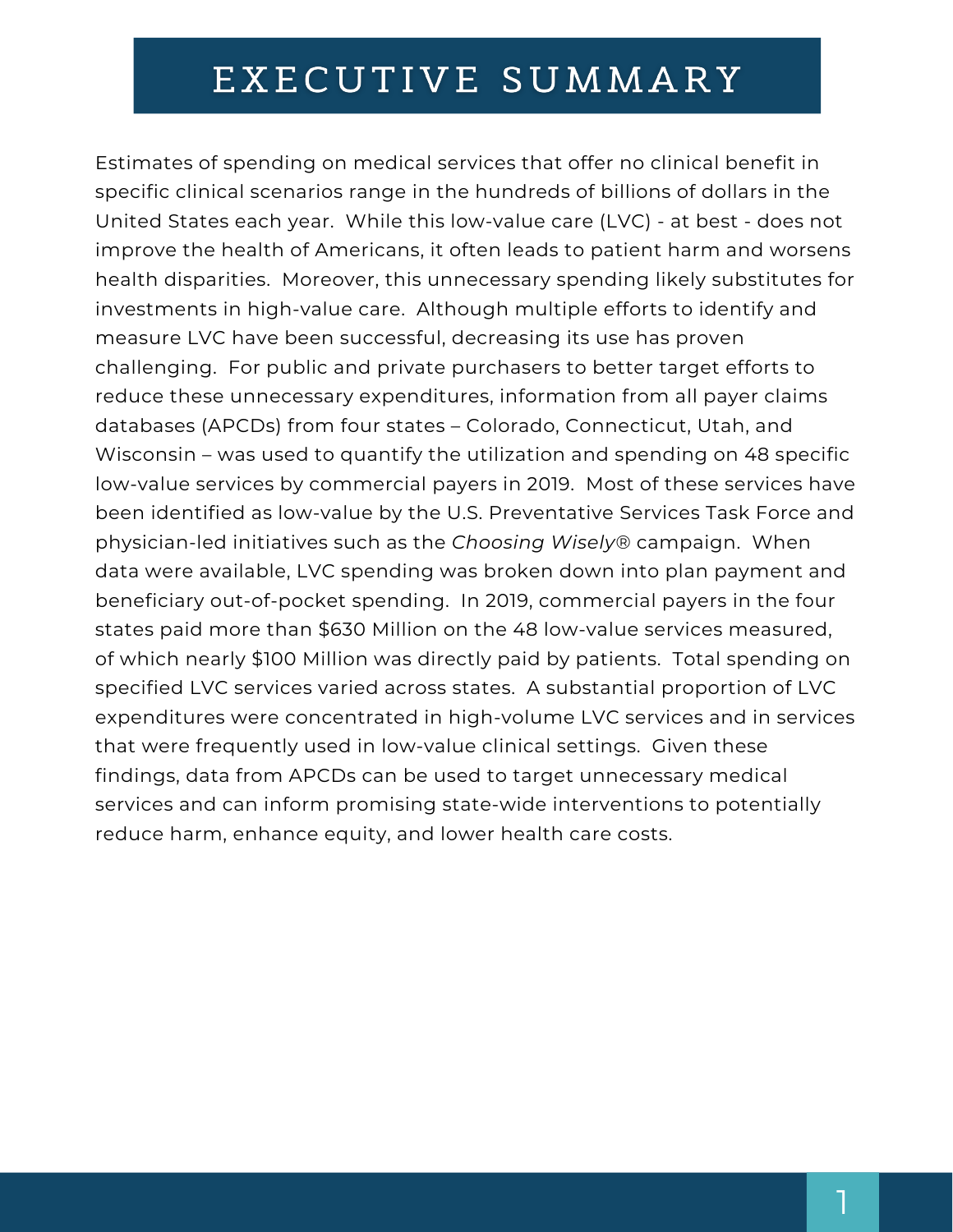## **INTRODUCTION**

expansive to the unit of the covid-19 pandemic<br>to create a more efficiency to create a more efficiency. Low-value care (LVC) (i.e., medical care whose expected clinical benefit is outweighed by clinical risk), represents one such area to address. LVC can lead to patient harm and unnecessary health care spending. Thus, improving the efficiency and equity of health care delivery in the United States necessitates a strategic response to reduce the utilization of  $UVC$ he COVID-19 pandemic has greatly elevated the urgency to create a more efficient and

To support the goal of reducing harmful or unnecessary health care use, multi-stakeholder initiatives like the American Board of Internal Medicine Foundation's *Choosing Wisely*® campaign continue to identify specific services that should not be delivered in certain clinical situations. ([1\)](https://vbidcenter.org/wp-content/uploads/2021/12/Reducing-Low-Value-Care-to-Improve-Health-Equity.pdf) The *Choosing Wisely*® campaign includes some 600 recommendations chosen by clinicians from over 80 specialty societies. In the federal policymaking community, there is a growing recognition that the clinical benefit of any given service depends on the context in which that service is delivered, to whom, and when.

For example, federal policy to address the COVID-19 pandemic eliminated cost-sharing for COVID-19 tests and vaccines, exemplifying the strategic application of "value-based" care to benefit population health. ([2](https://www.healthaffairs.org/doi/10.1377/hlthaff.2016.1416)) However, policies to mitigate multiple financial incentives encouraging the provision of lowvalue care do not exist.

A major barrier to reducing low-value care has been a lack of analytic tools to understand the value of patient care in large datasets. Until recently, available tools have been unable to distinguish when a medical service (e.g., screening colonoscopy) is clinically indicated in certain clinical circumstances (e.g., colonoscopy for average risk person above 45 years) and not in others (e.g., colonoscopy for average risk person below 40 years).

**There is a growing recognition that the clinical benefit of any given service depends on the context in which that service is delivered, to whom, and when**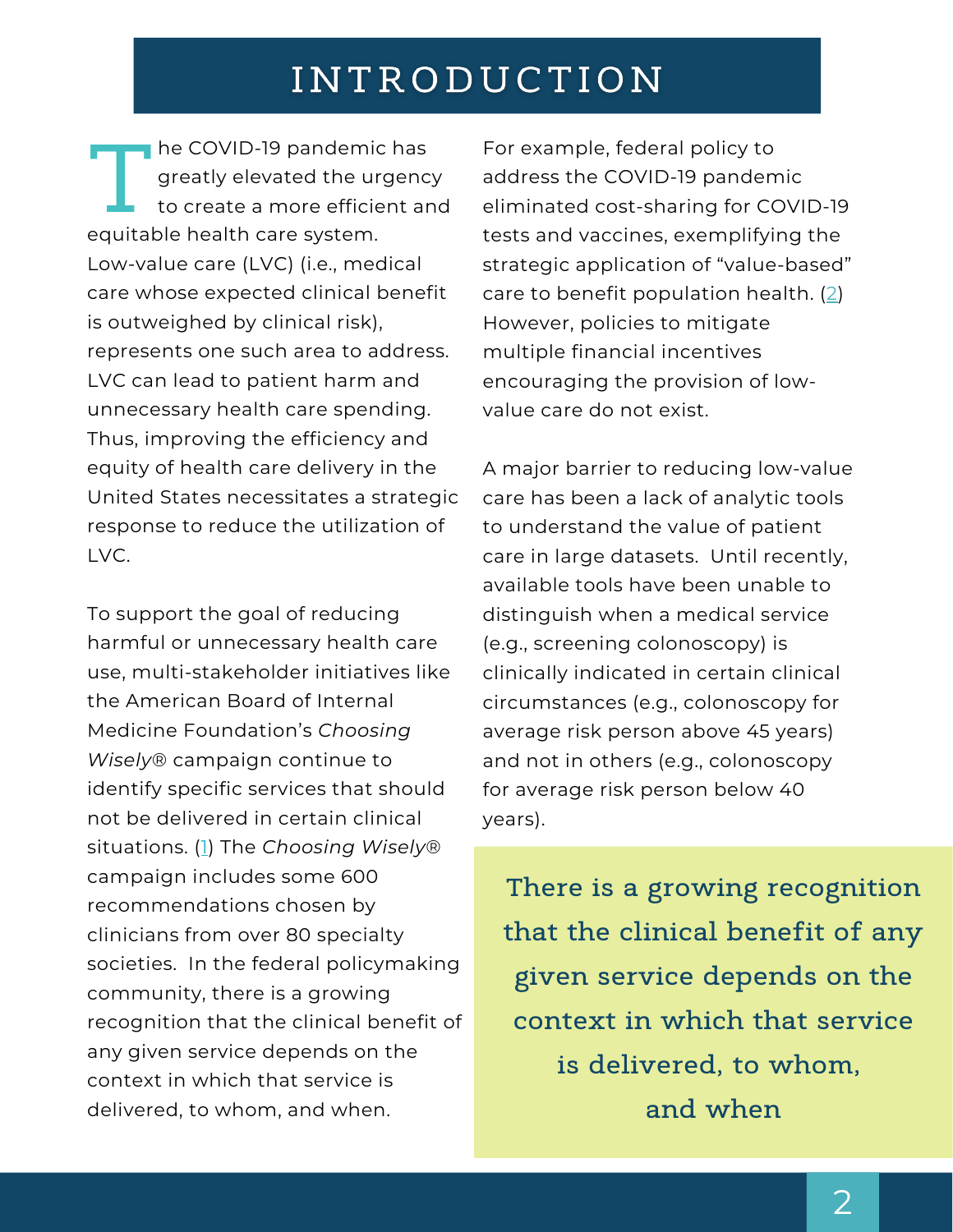## INTRODUCTION CONT.

Translating services identified as potentially low-value by clinical experts into actionable information for payers, health systems, governments, or individual providers necessitates incorporating this "clinical nuance" into data analysis. ([3\)](https://vbidhealth.com/wp-content/uploads/2022/04/Fendrick-Smith-Chernew-2010.pdf)

In May 2020, leveraging the Milliman Health Waste Calculator (software designed to incorporate clinical nuance into measures of low-value care), VBID Health released a novel quantification of low-value care spending using data from all payer claims databases (APCDs) in four states - Maine, Virginia, Colorado and Washington.  $(4)$  $(4)$  $(4)$  The 2020 report found that LVC spending by commercial payers and Medicaid plans in these four states was \$2.7 billion from 2015-2017 (Figure below).





2016

Total Waste Spending PMPM

2015

Each year, patients spent approximately \$90 million out-of-pocket on services that provided no net clinical benefit. The report was cited in a Commonwealth Fund review of APCD use cases and benefits. ([5](https://www.commonwealthfund.org/sites/default/files/2020-12/McCarthy_State_APCDs_Part2_v2.pdf))

In a continuation of that effort to leverage APCD data to quantify low-value care, we conducted a similar analysis, updating the results from Colorado and examining three additional states.

\$8.00

2017

*SOURCE: Utilization and Spending on Low-Value Medical Care Across Four States (2020) <https://vbidhealth.com/docs/APCD-LVC-Final.pdf>*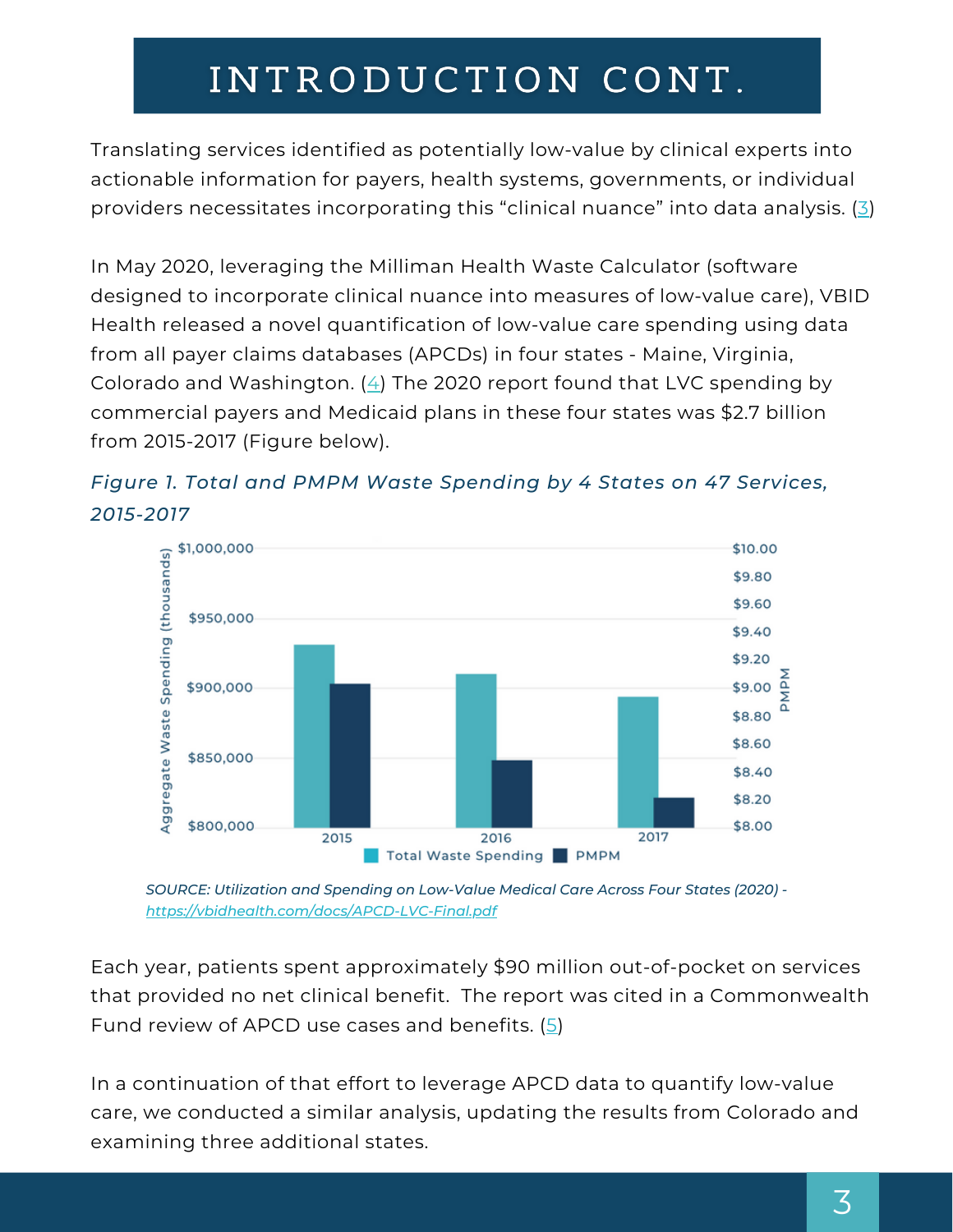## **PR O JECT A IM**

The specific aim of this analysis was to quantify the utilization and spending on pre-specified low-value care services using APCDs in four states: Colorado, Connecticut, Utah and Wisconsin. This paper follows a previous iteration using similar methods to measure LVC in another set of states.  $(6)$  $(6)$  $(6)$ LVC was quantified by analyzing 48 clinical services deemed as low-value by such sources as the United States Preventive Services Task Force (USPSTF) and the *Choosing Wisely®* campaign (see Appendix 1). Claims from each APCD were run through the Milliman MedInsight Health Waste Calculator, a proprietary, algorithm-based software program designed to quantify LVC use and spending by differentiating whether the use of a specific medical service was clinically necessary, likely low-value, or low-value.  $(7)$  $(7)$ 

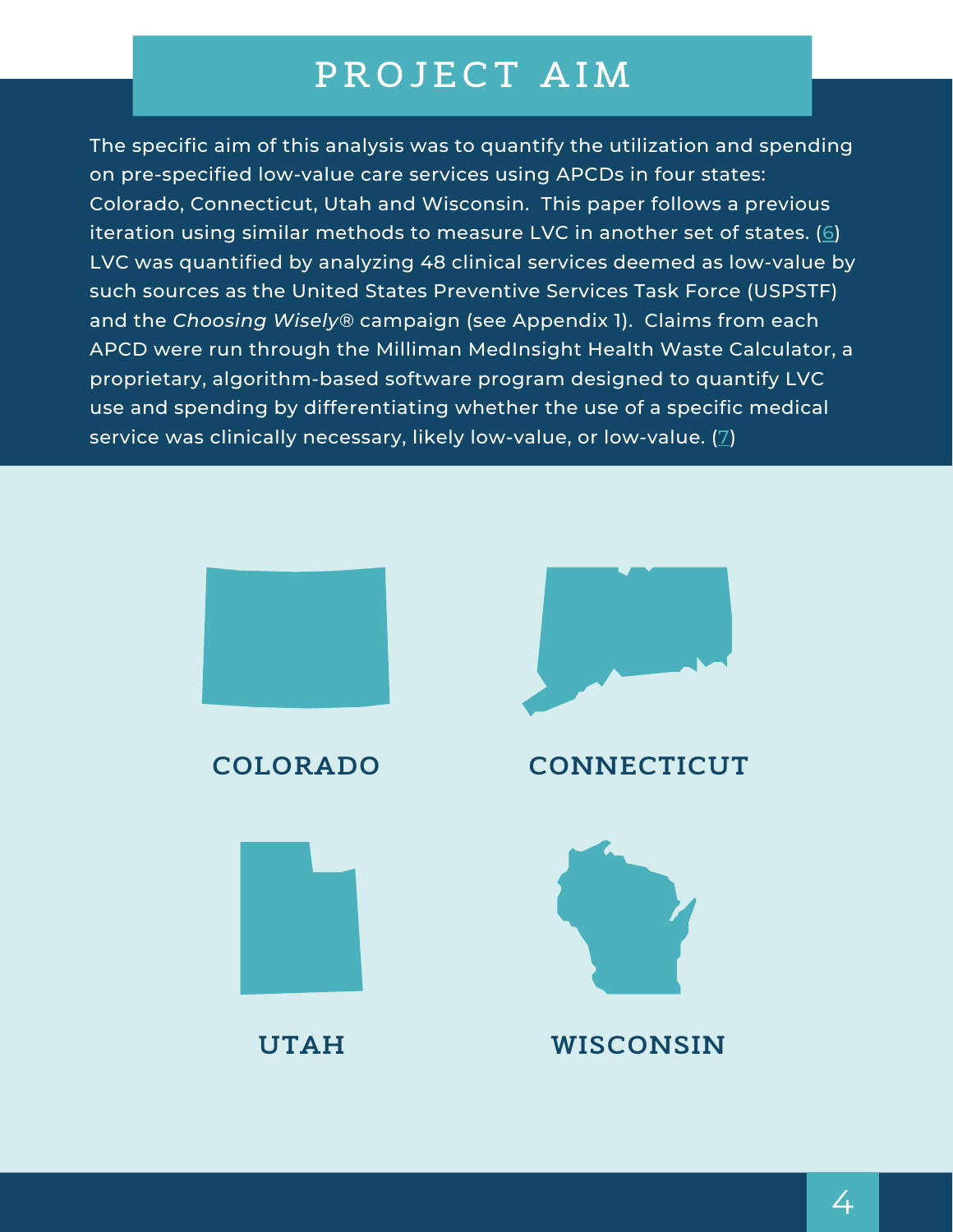## **MO T I V A T I ON**

If the officed states, annual spending on health care waste is estimated<br>the hundreds of billions of dollars. Specifically, spending projections of<br>LVC range from approximately \$[10](https://www.nap.edu/catalog/13444/best-care-at-lower-cost-the-path-to-continuously-learning)0 to \$450 billion per year, a significal<br>p n the United States, annual spending on health care waste is estimated in the hundreds of billions of dollars. Specifically, spending projections on LVC range from approximately \$100 to \$450 billion per year, a significant spending, LVC mitigation represents an important opportunity through which governments, consumers, and other health care stakeholders can simultaneously improve population health and address health care spending growth. As we describe in the previous paper and elsewhere, the increasing pressure that health spending imparts on state budgets makes states highly motivated and uniquely positioned to act on low-value care.  $(1)$ 

A major factor that contributes to a shortage of broad LVC policy strategies is a lack of data that can allow stakeholders to identify low-value clinical services that are amenable to interventions aimed at reducing their use. Most of the published LVC studies evaluate small-scale initiatives designed to reduce use of a single medical service in a particular clinical circumstance. ([12](https://pubmed.ncbi.nlm.nih.gov/30907922/)) Although evidence continues to grow around what specific interventions may work at the clinician level, public and private purchasers have been slow to initiate measurement programs, particularly given the lack of evidence establishing which intervention strategies deliver the greatest LVC reduction with the lowest administrative burden. ([13,](https://www.ajmc.com/view/imagining-a-world-without-low-value-services-progress-barriers-and-the-path-forward)[14\)](https://jamanetwork.com/journals/jamainternalmedicine/fullarticle/2784487)

More targeted approaches by states and other stakeholders, informed by direct measurement of low-value care across payers, should motivate action.

Therefore, to further support efforts to measure and reduce spending on lowvalue care, this analysis adds to the existing work in this area by quantifying and comparing LVC utilization and spending across four states – three of which are unique from our previous analysis.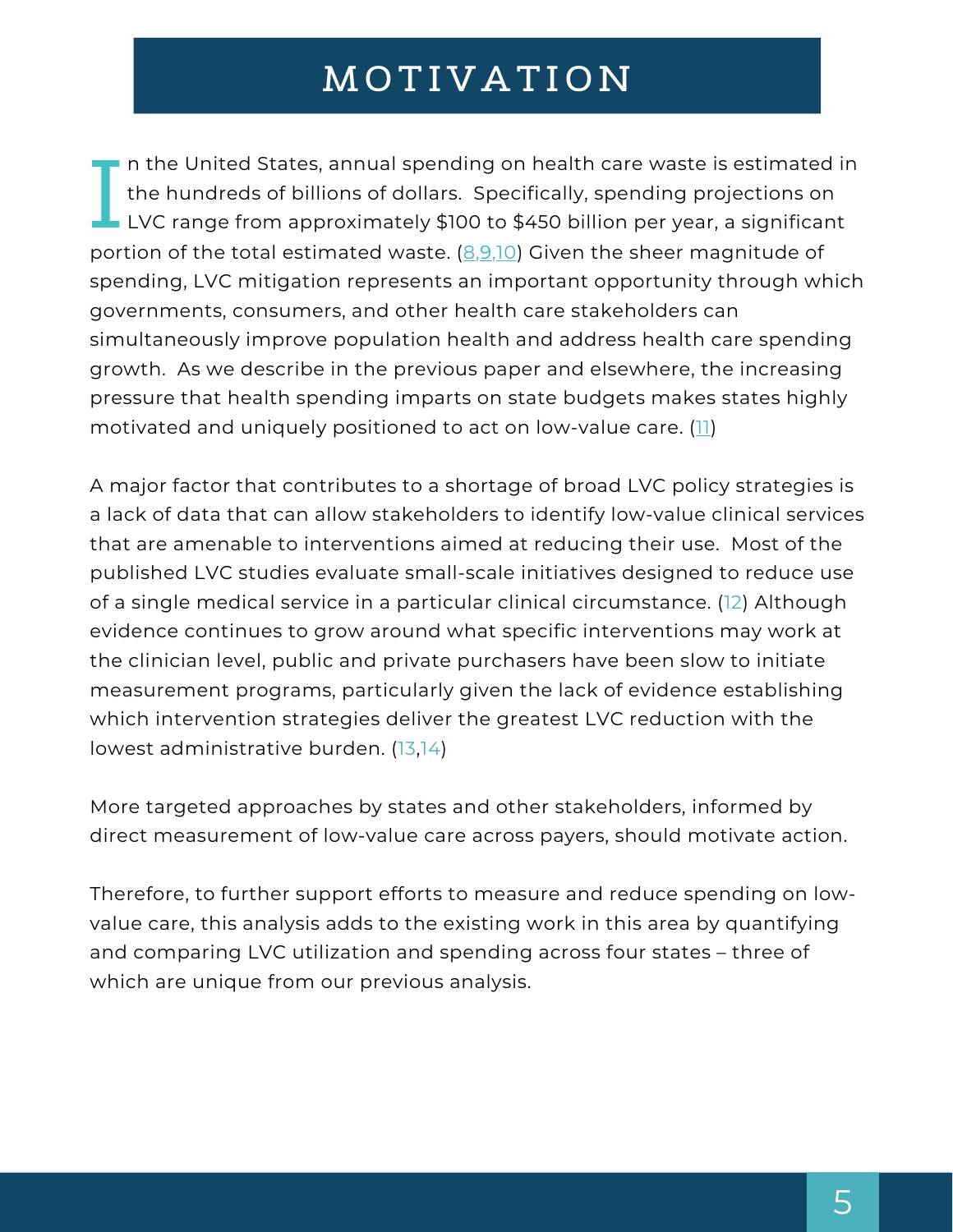## **M E T H O D S**

**APCDS** from Colorado, Connecticut, Utah, and Wisconsin<br>
contributed available claims data for 2019. Table 1 contributed available claims data for 2019. Table 1 summarizes the total data available from each APCD. All four APCDs provided medical and pharmacy claims from commercially insured enrollees, and LVC spending was aggregated across the states. While some states provided other data, we only use 2019 total spending from commercial payers in this analysis.

|                    | <b>Commercial</b>     | <b>Medicaid</b> | <b>Medicare</b><br><b>FFS</b> | <b>Medicare</b><br>Advantage |
|--------------------|-----------------------|-----------------|-------------------------------|------------------------------|
| Colorado           | X                     |                 | X                             |                              |
| <b>Connecticut</b> | X                     |                 |                               |                              |
| Utah               | $\boldsymbol{\times}$ | X               |                               |                              |
| <b>Wisconsin</b>   |                       |                 |                               |                              |

### *Table 1. Claims Data Sources by Payer and State*

Representatives from each APCD collaborated with Milliman personnel to run APCD claims through the Health Waste Calculator (HWC, version 7.1) to produce standardized output tables. The HWC algorithms are based on logic designed from evidence-based recommendations and clinical guidelines. Version 7.1 of the Health Waste Calculator includes 48 measures of low-value care. "Likely low-value" and "low-value" claims as determined by the HWC were included in the LVC utilization and spending estimates.

Allowed costs – plan spending plus patient spending – used in the analyses were calculated for Colorado, Connecticut, and Utah using a "case rate" methodology, defined as total claims cost associated with an instance when the specified service was used in a low-value setting. Specifically, the case rate methodology counts costs from claims where at least one claim line was flagged as wasteful in the HWC. The HWC and case rate was used previously to quantify low-value care spending using APCD data. ([15\)](https://www.wacommunitycheckup.org/media/47217/first-do-no-harm-oct-2019.pdf)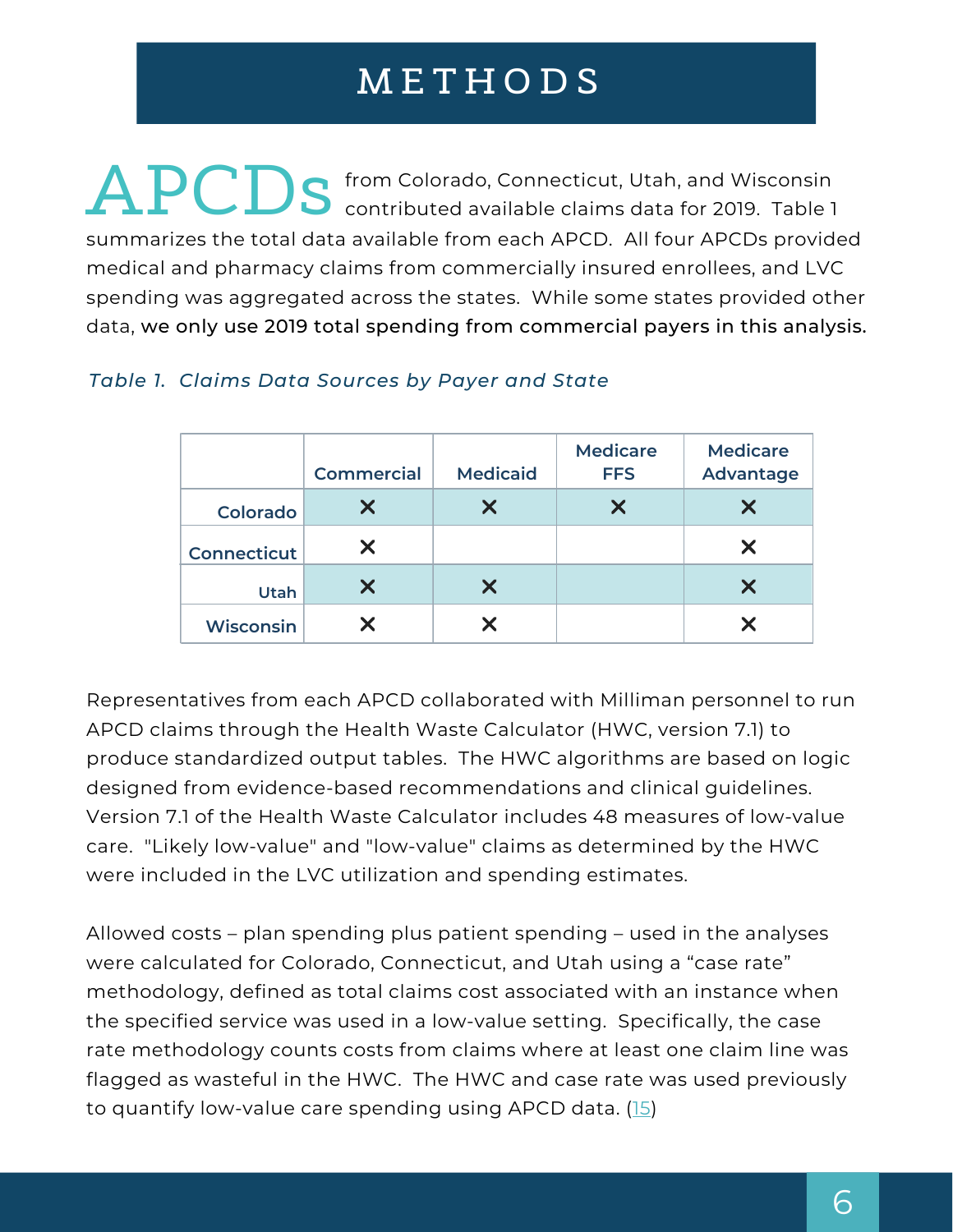## **M E T H O D S C O N T .**

E also estimate a case rate<br>patient and plan spending<br>for each state. For<br>Wisconsin, we multiplied a standard unit cost by the frequency of likely low-value or low-value services as identified by the HWC to calculate spending (because the state did not report allowed amounts directly like the other states). For Colorado, we estimate total plan spending based on subtracting reported patient spending by the total allowed amount. For Connecticut, we estimated patient spending by subtracting plan spending from total allowed amount. Utah reported allowed, patient, and plan spending separately. e also estimate a case rate patient and plan spending for each state. For

As done in the previous VBID Health analysis of low-value care in state APCD data, the case rate methodology was chosen for simplicity, with a mixed effect on measurement specificity. Overall, our analysis may underestimate the total cost impact of low-value care, because it does not capture the clinical and financial impact of resultant care cascades - the subsequent unnecessary services that result from an initial low-value care service or claim. Use of the case methods may

offset, to some extent, the failure to capture the full cost of care cascades. Although care cascades are more prevalent and costlier for certain lowvalue services than others, the cascades can be extremely costly when they do occur. For example, unnecessary antibiotics may have fewer next-order low-value consequences, while a low-value diagnostic test could have incidental findings. leading to unnecessary procedures.

That said, the case rate methodology may overestimate the cost of certain services, such as annual resting EKGs, by including the cost of both the lowvalue procedure and other services or procedures in the claim. Use of the 'line method' to capture LVC, which only measures the cost of the specific claims line that is flagged as lowvalue, will generally result in considerably underestimated lowvalue spending when compared to the case methods. Appendix 2 provides more information on methods used to estimate LVC costs in the HWC and the impact of this decision. The case and line approaches do not affect estimates of utilization.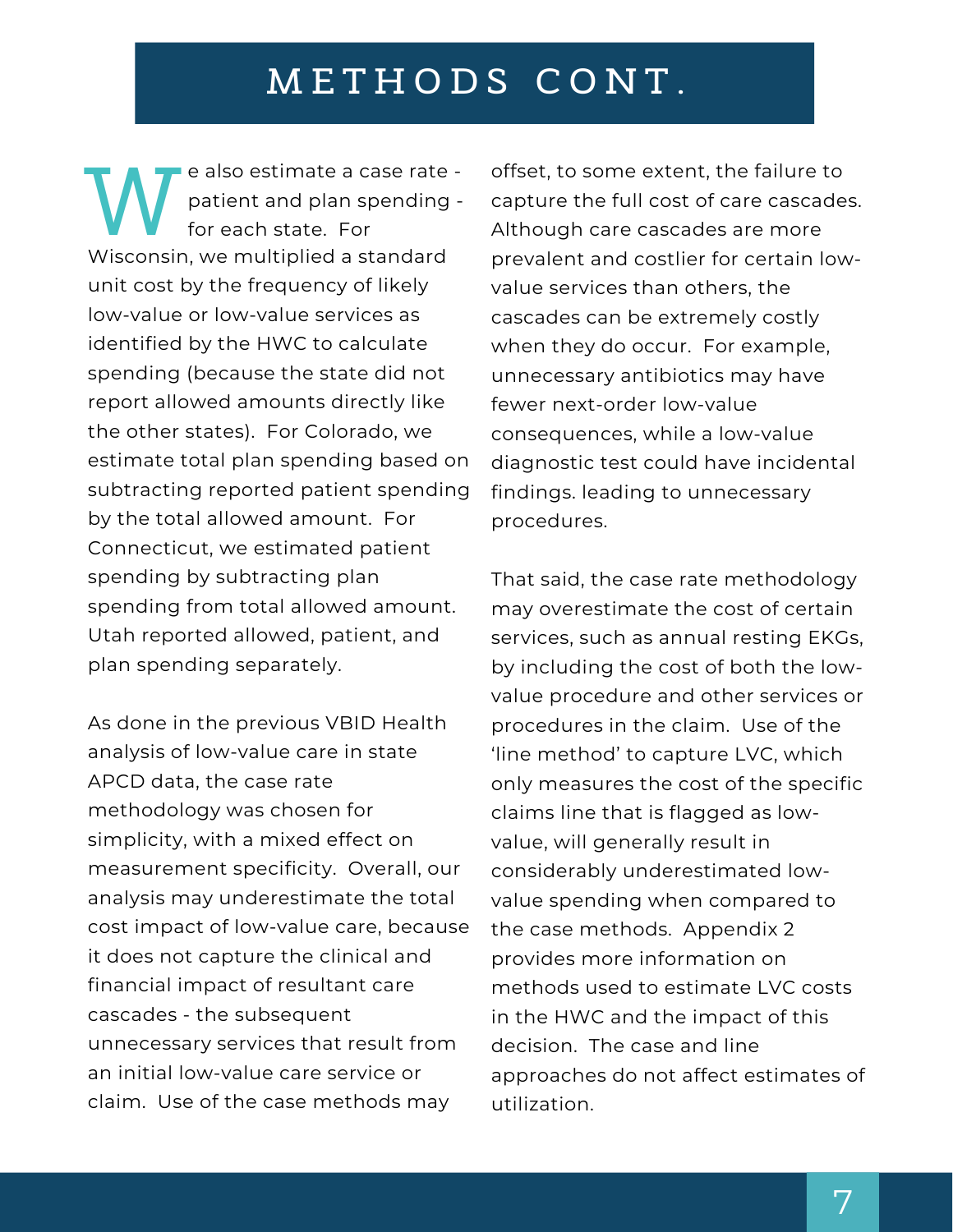## **M E T H O D S C O N T .**

Further, some amount of low-value care reported by the HWC is "likely lowvalue," meaning there is less certainty that the services reported is low-value in the clinical circumstance it was delivered, based on the insurance claim.

### *This tends to be a very small percentage of total low-value care captured by the HWC, because the services selected were chosen to minimize misclassification.*

For example, in previous uses of the HWC by Washington state to assess LVC, "likely low-value" care was reported in only 4% of instances of low-value care. In the rare cases when the HWC did not have the adequate patient history to determine whether a service was "wasteful" or "likely wasteful" or "necessary," they were still included in the low-value estimates.

A "waste index" was also measured for each specific low-value service. Because the value of any service depends on who receives it, there are few services that are always high- or low-value. The HWC computes a waste index for each service that measures the proportion of times that the service is low-value by how often it is provided. Specifically, the waste index is calculated by dividing the number of low-value instances for a specific service by the total number of times that service is delivered. In other words, the wasteful and likely wasteful N divided by the total N (total N includes both low-value and clinically necessary instances). For example, if a service in a state was provided a total of 100 times in one year, and 80 of them were deemed low-value, or likely low-value, then the waste index would be 80% (80 divided by 100).

The higher the waste index, the more likely a service will be low-value, regardless of clinical circumstance. A high-waste index can highlight which services are commonly wasteful when provided, but we recognize some of the high-waste index services are quite rarely provided (e.g., bleeding time testing). We therefore limited the waste index analysis to only services that were also provided greater than 50 times in 2019 to patients (i.e., N>50). A low frequency service, albeit commonly wasteful, may be of less interest to decision-makers.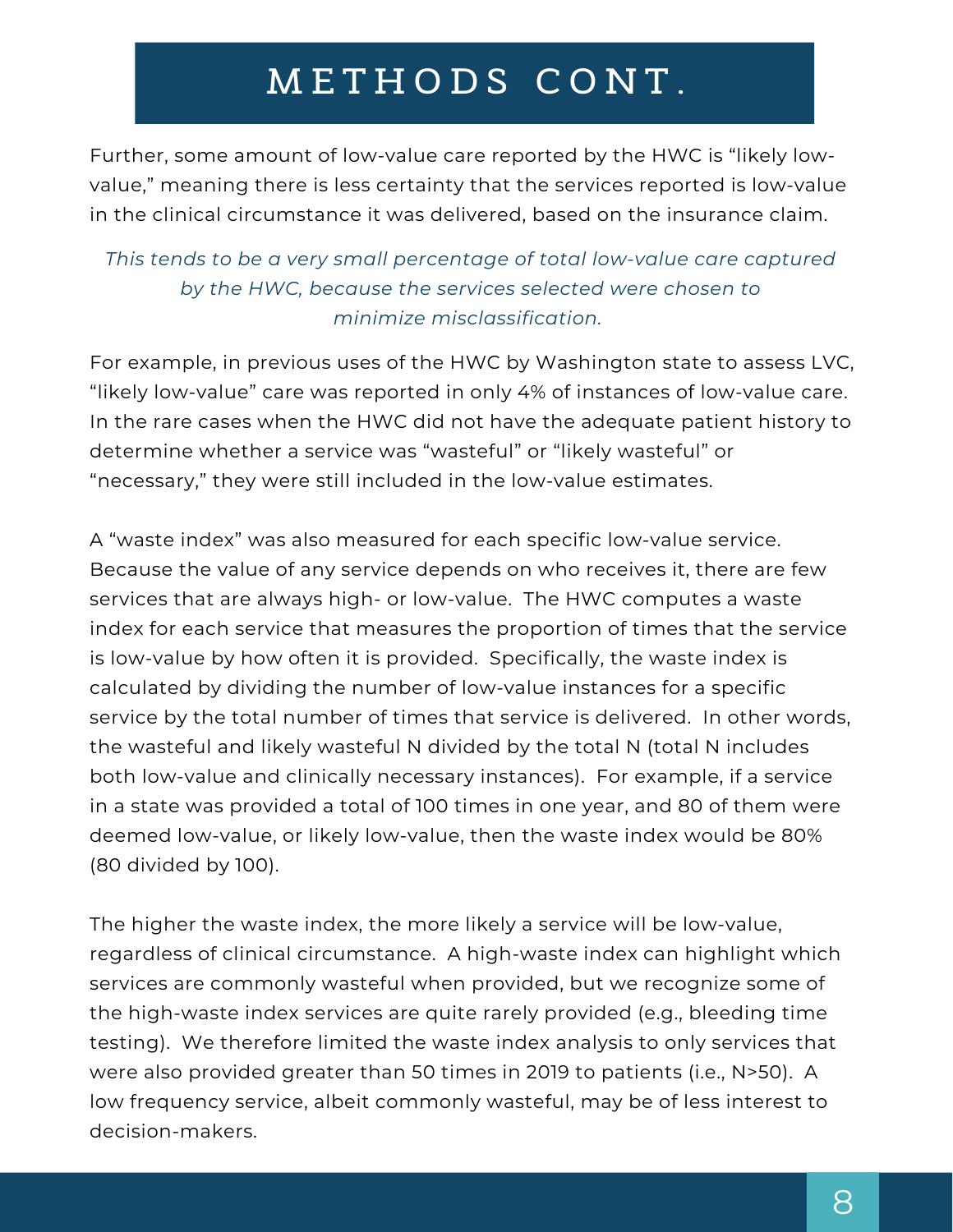## **R E S U L T S**

## Commercial Plans' Spending on 48 Low-Value Services by State in 2019

In 2019, commercial payers that contributed data to the four APCDs spent \$630 million combined on the 48 specific LVC measures (Table 2). This amount represents 2.22% of all commercial spending in that year for the four states. The estimated proportion of LVC spending ranged from 1.93% in Connecticut to 2.66% in Utah. The PMPM (per member per month) estimates of spending on LVC ranged from \$9.45 to \$10.73.

### *Table 2. Detailed LVC Spending on Utilization for Commercial Plans, 2019*

|                    | <b>Patient Waste</b><br>Spend (in<br>thousands \$) | <b>Plan Waste</b><br>Spend (in<br>thousands \$) | <b>Total Waste</b><br>Spend (in<br>thousands \$) | <b>Total PMPM</b> | Waste as % of<br><b>Total Health</b><br><b>Spending</b> |
|--------------------|----------------------------------------------------|-------------------------------------------------|--------------------------------------------------|-------------------|---------------------------------------------------------|
| Colorado           | \$35,530                                           | \$136,080                                       | \$171,610                                        | \$10.73           | 2.10%                                                   |
| <b>Connecticut</b> | \$24,466                                           | \$137,456                                       | \$161,922                                        | \$9.45            | 1.93%                                                   |
| <b>Utah</b>        | \$34,370                                           | \$133,832                                       | \$168,202                                        | \$10.14           | 2.66%                                                   |
| Wisconsin*         | N/A                                                | N/A                                             | \$129,197                                        | \$9.77            | 2.36%                                                   |
| Total              | \$94,366                                           | \$536,565                                       | \$630,931                                        | \$10.02           | 2.22%                                                   |

*Notes: Percent total health spending is Total Waste Spend divided by Total Health Dollars (waste + nonwaste) in commercial. \*Wisconsin estimated total spending based on standard pricing for commercial plans.*

## Commercial Plans' Spending on 48 Low-Value Services by Patients and Plans in 2019

Figure 2 shows how the total LVC spend was distributed into plan and patient out-of-pocket spending for the three states that provided this information. Patient out-of-pocket costs contributed substantially to total LVC expenditures, ranging from 15.11% to 20.70%.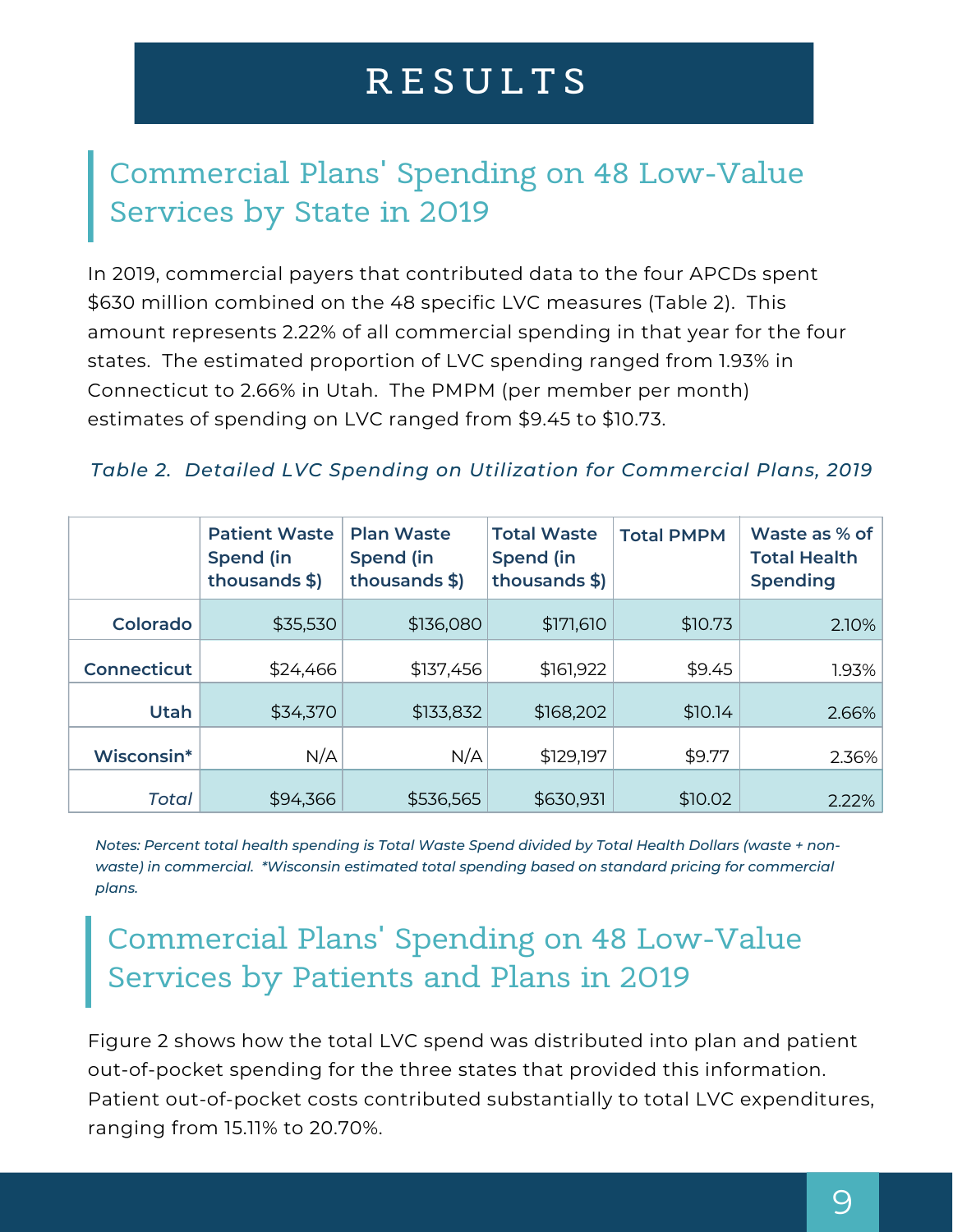*Figure 2. Distribution of Plan and Patient Spending on 48 LVC Services*



*Notes: These figures only represent Colorado, Connecticut, and Utah. Wisconsin did not separately report patient and plan spending.*

## Spending on "Top 10" Commercial Low-Value Services by Volume in 2019

For each of the four states, the ten most frequently provided LVC services by volume in the commercial sector were identified, and related spending was calculated (Table 3).

### *Table 3. Low-Value Spending on Top 10 Services by Volume, 2019*

|                    | <b>Total Spend on</b><br>"Top 10" LVC | <b>PMPM</b> | "Top 10" LVC Services, \$<br>$= 96$ |
|--------------------|---------------------------------------|-------------|-------------------------------------|
|                    | <b>Services</b><br>(in thousands \$)  |             | Spend on 48 LVC Services, \$        |
| Colorado           | \$129,497                             | \$8.09      | 75%                                 |
| <b>Connecticut</b> | \$125,664                             | \$7.33      | 78%                                 |
| <b>Utah</b>        | \$130,332                             | \$5.49      | 77%                                 |
| Wisconsin*         | \$104,980                             | \$7.93      | 81%                                 |
| <b>Total</b>       | \$490,472                             | \$7.79      | 78%                                 |

Notes: PMPM = total spending on the top 10 services divided by total member months provided by states *in 2019. These data only include commercial spending. \*Wisconsin estimated total spending based on standard pricing for Commercial plans.*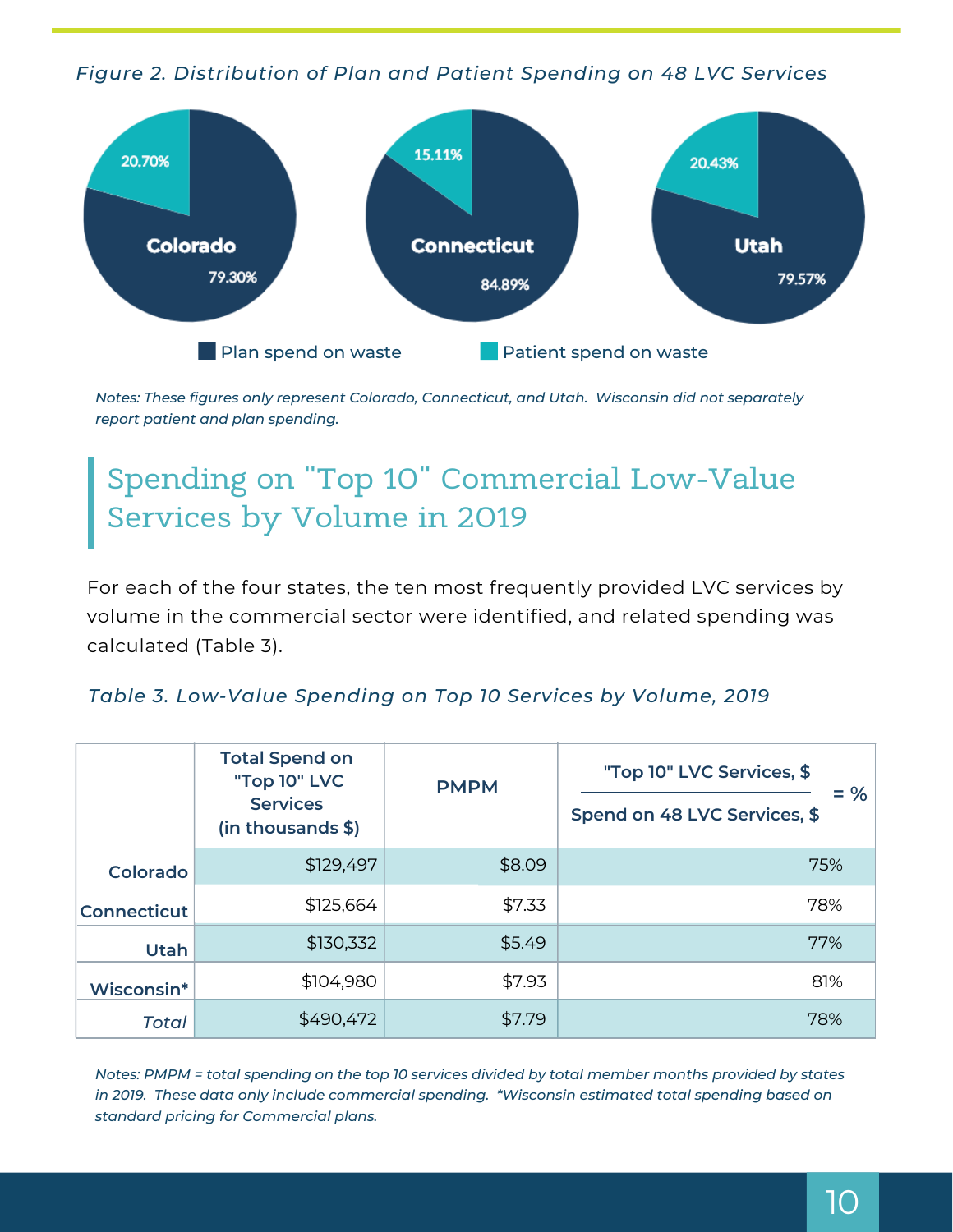In all states, the 10 most frequently provided low-value services accounted for nearly three-quarters of LVC spending identified in this analysis (range 74-81%). Appendix 4 lists the specific top 10 low-value services by volume for each state in 2019. There was significant overlap of the top 10 low-value services in these states, including annual resting EKGs, preoperative baseline laboratory studies, PSA (prostate specific antigen), cervical cancer screening in women, 25-OH-Vitamin D deficiency, opiates in acute disabling low-back pain, routine general health checks, and imaging tests for eye disease. The PMPM spend on the top 10 ranged from \$7.33-\$8.09. Patients paid a substantial portion (range 15.95- 21.77%) of total LVC spend out-of-pocket for the top 10 most frequently provided LVC services (Figure 3).





*Notes: Spending in thousands \$. These figures represent only Colorado, Connecticut, and Utah; Wisconsin did not separately report patient and plan spending.*

### Commercial Spending on Low-Value Services with Waste Index >80% in 2019

Commercial plan spending on services with a waste index greater than 80% was measured. To ensure the results are relevant, we removed any highwaste index services that were provided in a state less than 50 times in 2019. For example, Table 4 illustrates the services with a waste index greater than 80% in Connecticut. Appendix 5 includes the high-waste index services used over 50 times for all four states.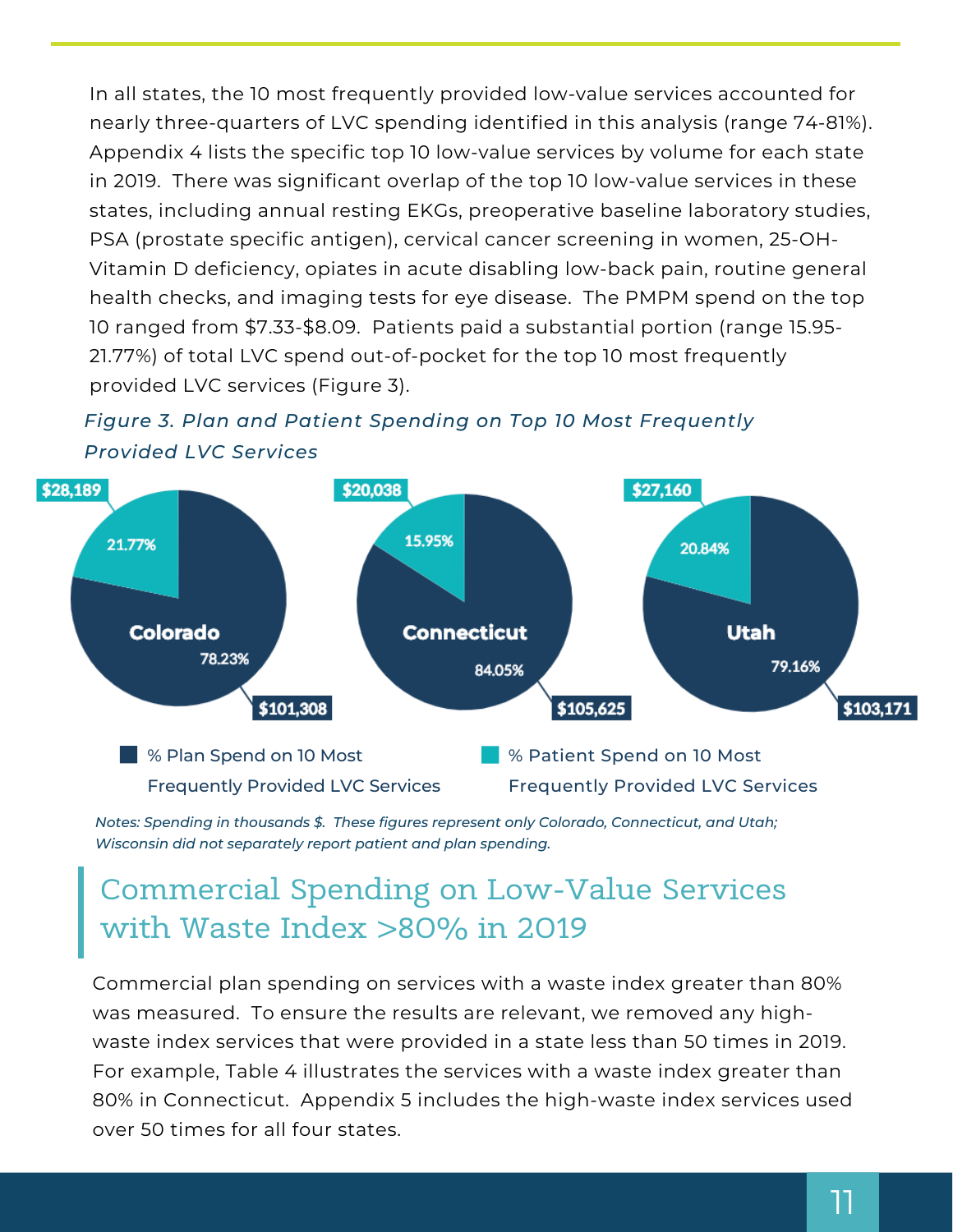| Table 4. Connecticut                                        | <b>Service</b>                                  | <b>Waste Index</b> |
|-------------------------------------------------------------|-------------------------------------------------|--------------------|
| Services Measured                                           | Routine General Health Checks                   | 100%               |
| with Waste Index                                            | Cough and Cold Medicines in Children <4 years   | 100%               |
| $>80\%$ , N $>50$                                           | Diagnostics Chronic Urticaria                   | 100%               |
| Notes: *indicates services                                  | Arthroscopic Lavage and Debridement for Knee OA | 100%               |
| that also appear on the<br>states' top 10 list of low-value | Renal Artery Revascularization                  | 99%                |
| services by volume. Waste                                   | Antibiotics for Adenoviral Conjuctivitis        | 92%                |
| index is measured by                                        | Vertebroplasty                                  | 89%                |
| dividing the total number of                                | Opiates in Acute Disabling Low Back Pain*       | 89%                |
| "wasteful" and "likely<br>wasteful" services by the         | PICC stage III-V CKD                            | 84%                |
| total number of those                                       | Preoperative Baseline Laboratory Studies*       | 84%                |
| services provided. These data                               | NSAIDs for Hypertension, Heart Failure or CKD*  | 83%                |
| include commercial data                                     |                                                 |                    |
| only.                                                       | PSA <sup>*</sup>                                | 82%                |

The amount the four states paid for services (N>50) with a waste index >80% is displayed in Table 5. Each state spent between \$4.28 and \$5.23 PMPM (average \$4.74) on services that were almost always low-value. Similar to our previous work, about half of the LVC measured in commercial plans (~\$300M) can be attributed to frequently used services that are almost always low-value.

### *Table 5. Total Spending on High-Waste Index Services in 2019, N>50*

|                    | <b>Spending on</b><br><b>High-Waste Index</b> | <b>Total</b><br><b>Spending</b> | <b>High-Waste</b><br><b>Index Services, \$</b><br>$=$ % |
|--------------------|-----------------------------------------------|---------------------------------|---------------------------------------------------------|
|                    | <b>Services</b><br>(in thousands \$)          | <b>PMPM</b>                     | Spend on 48 LVC Services, \$                            |
| Colorado           | \$69,347                                      | \$4.34                          | 40%                                                     |
| <b>Connecticut</b> | \$73,426                                      | \$4.28                          | 45%                                                     |
| <b>Utah</b>        | \$86,436                                      | \$5.21                          | 51%                                                     |
| Wisconsin*         | \$69,113                                      | \$5.23                          | 53%                                                     |
| <b>TOTAL</b>       | \$298,322                                     | \$4.74                          | 47%                                                     |

Notes: Includes services with >50 uses per state. Total spending = plan + patient spending on LVC in *commercial plans. Waste index means the number of wasteful services provided divided by the total number of those services provided. PMPM = total spending divided by total member months. % waste spending = total spending on only high-waste index services divided by total waste spending in Commercial for that state. \*Wisconsin estimated total spending based on standard pricing.*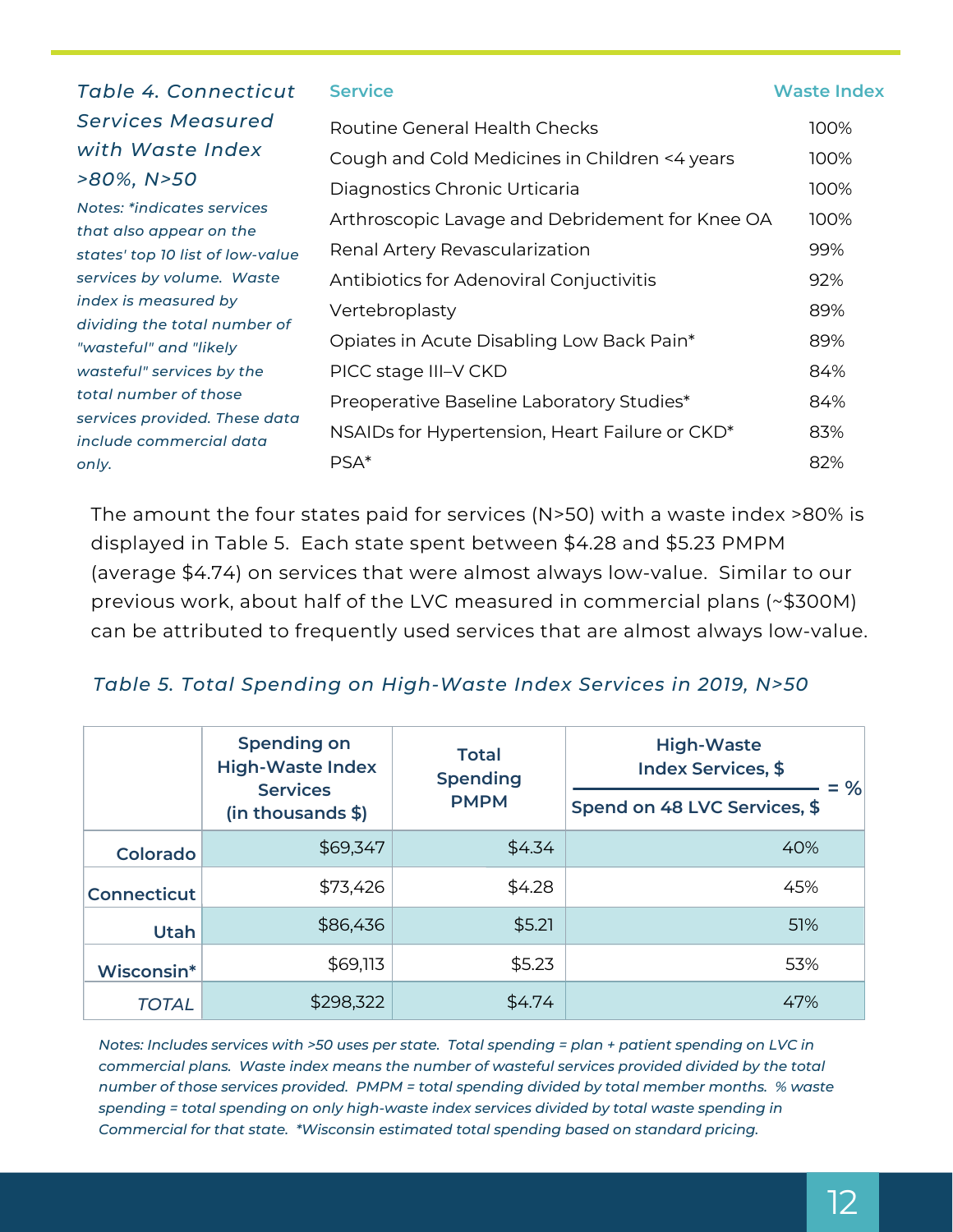Notably, a substantial portion of spending on high-waste index, low-value services was paid out-of-pocket by patients.



*Figure 4. Plan and Patient Spend on Top 10 High-Waste Index Services*

*Notes: Spending in thousands \$. These figures only represent Colorado, Connecticut, and Utah. Wisconsin did not separately report patient and plan spending.*

In addition, we identified certain services that were not only high-waste index, but also high-spend. Table 6 highlights services with greater than 80% waste index and greater than \$1 million total spend, in at least 3 of the 4 states.

#### *Table 6. Services That Are Both High-Spend And High-Waste Index, N>50*

| <b>Routine General Health Checks</b>     |
|------------------------------------------|
| Opiates in Acute Disabling Low Back Pain |
| PSA                                      |
| Preoperative Baseline Laboratory Studies |
| PICC Line in Stage III-V CKD Patients    |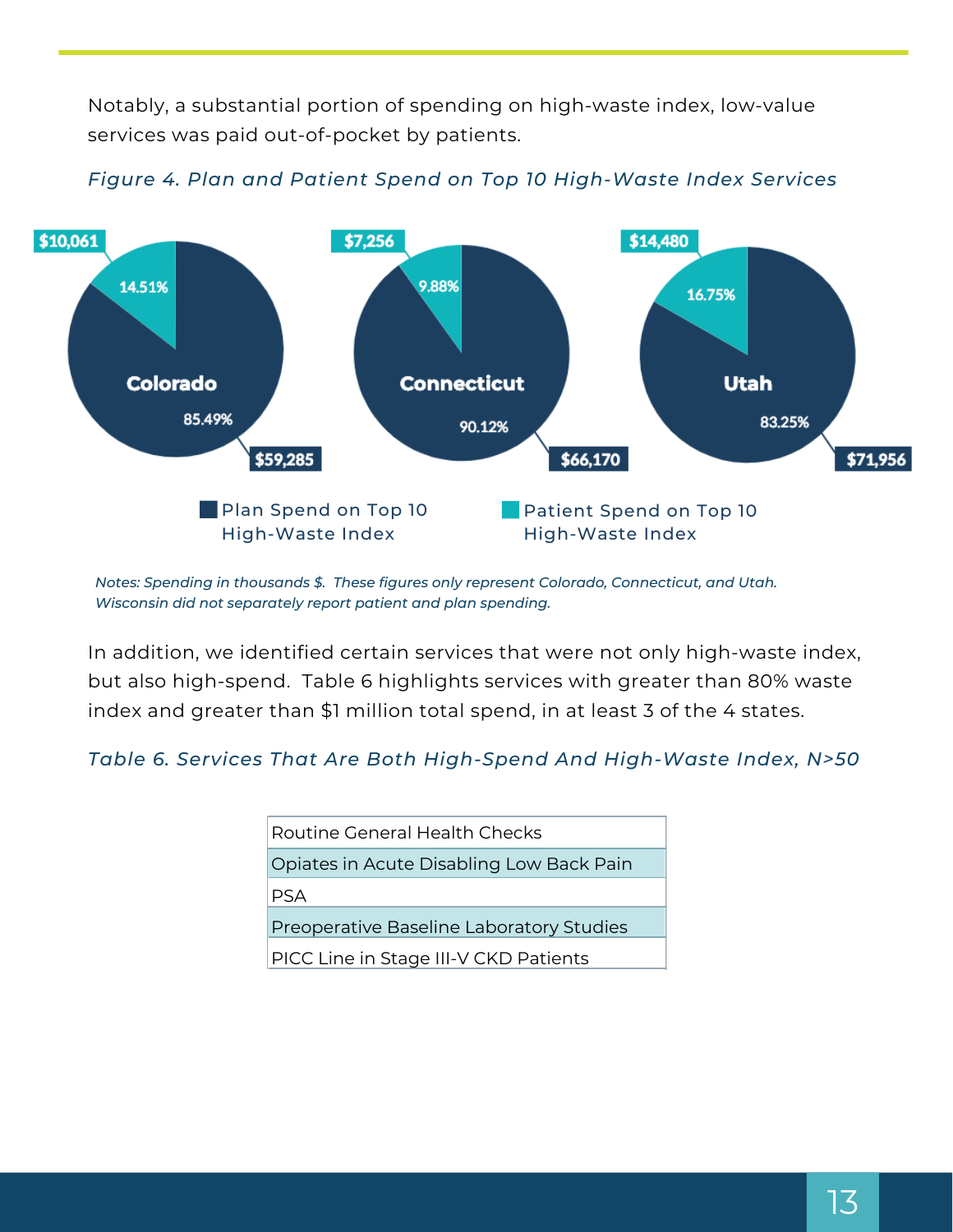## **D I S C U S S I O N**

Fire all of this study was to<br>expand on state specific LVC<br>research by quantifying LVC<br>spending, along with proportions paid by patients. The current analysis examined APCDs in 2019 across four states using available commercial data. In total, commercial payers spent over \$630 million in the one year period on the 48 pre-specified low-value services. There was variation in the proportion of total health care spending on the low-value services (range 1.93-2.66%). **h** he aim of this study was to expand on state specific LVC research by quantifying LVC

As was the case in our previous work, a select number of services in these analyses accounted for a large portion of total waste spending. In this analysis, we found that the top 10 services by volume account for nearly three-quarters of LVC spending. We also found that there was significant overlap in the top 10 services; 8 of the 10 were the same across all four states. Together, these produced an average per member per month cost of \$7.79 (range \$5.49- \$8.09). Low-value care spending may be efficiently reduced in commercial spending by focusing on these services.

Special attention could focus on those services that were identified as both

high-volume and high-waste index – therefore, both commonly provided and commonly low-value. Similar to our previous analysis, we found that several services were both high-waste index and high-spend across the four states we examined. Table 6 highlights these services that had a waste index of 80% or higher and a high absolute spend approaching or exceeding \$1 million dollars. Though not adjusted for population, these findings again point to services that could be well-suited for intervention. It is worth noting that many of the services identified in Table 6 fall into the category of "Screening Tests." Services identified in this category, like PSA tests, are more likely to be associated with subsequent cascades of wasteful or unnecessary services for patients – further compounding the total waste created by these services that may not be captured here.

Patients paid for a substantial portion of total waste spending in the three states for which we could breakdown plan and patient spending. People in commercial plans paid between 15.11% and 20.7% on the 48 LVC services in these three states, totaling \$94.4M in spending. In Colorado and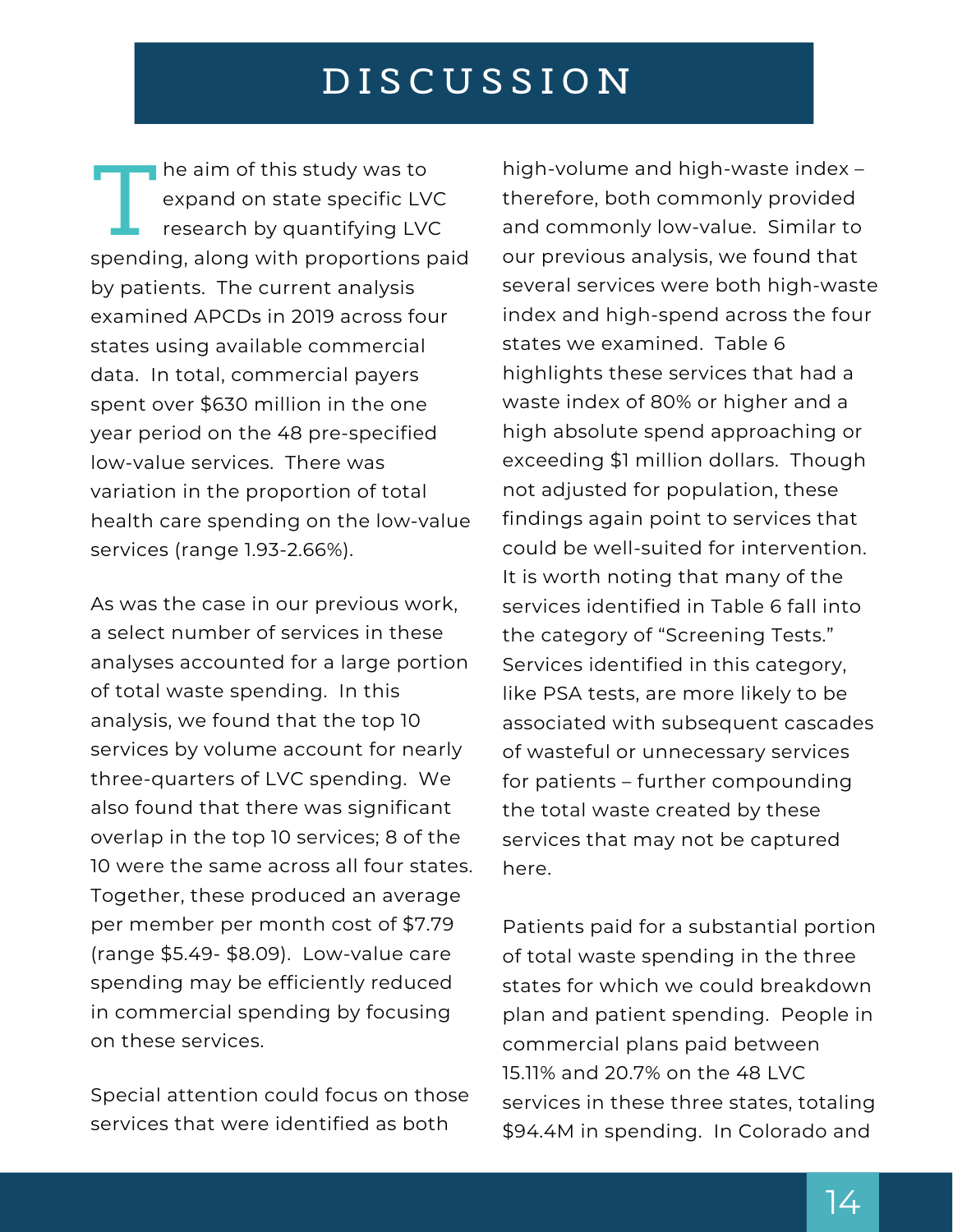## $\overline{DISCUS}$  **SION CONT**.

Utah, specifically, patients paid out-of-pocket for one-fifth of the total waste spending in commercial markets. For high-volume services, patients paid a similar portion – 15.95%-21.77% of commercial spending on these services in their states. For services that had the highest waste index, we found that the proportion of patient spending was slightly less, though still a significant percentage (range 9.88% - 16.75%). In addition to the negative clinical effects associated with a higher receipt of LVC by underserved populations, lowincome and minority patients are particularly vulnerable to financial harm from unnecessary care.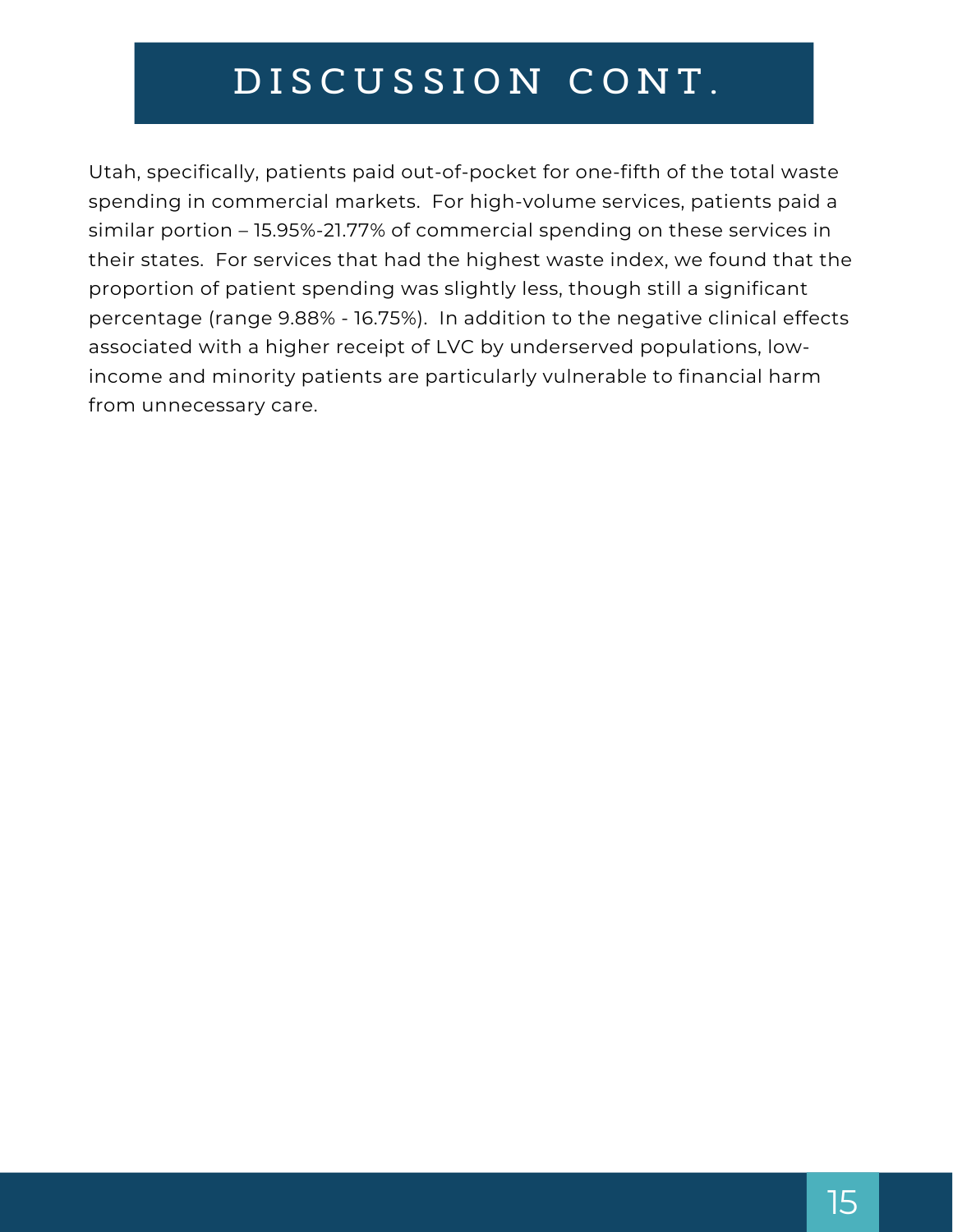## **L I M I T A T I O N S**

The most notable immtations of this analysis relate to the ract that<br>population demographics, disease burden, and clinical practice<br>patterns differ among states. These expected and important<br>differences limit the ability t among states, even when comparing the same low-value services in the same time period. he most notable limitations of this analysis relate to the fact that population demographics, disease burden, and clinical practice patterns differ among states. These expected and important

In addition, the aggregate cost to states (and all health care purchasers) of low-value care is invariably greater than the reported spending estimates on the specified services. First, the 48 services measured in Colorado, Connecticut, Utah, and Wisconsin represent only a small sample of health care services with the potential to be low-value; the full scope of spending on care that is not clinically indicated would be much higher but impossible to identify and measure using currently existing tools. Second, classifying a service as low-value relies on the accuracy of the measurement tool. Third, while reasonably comprehensive and representative of the majority of claims for the majority of people in the state, most APCDs do not include all payers or people (e.g., data from the uninsured, self-insured employers, and some federal programs, such as the Department of Veterans Affairs, may not be included, which would understate results).

Finally, costs measured in this analysis do not capture the potential downstream care that was a direct result of the original low-value service (e.g., a prostate biopsy following a false positive on an unnecessary PSA). ([16](https://www.ajmc.com/view/stopping-the-flood-reducing-harmful-cascades-of-care)) Recent studies have attempted to estimate the costs of these care cascades as a result of low-value care, such as pre-operative tests before cataract surgeries. [\(17\)](https://jamanetwork.com/journals/jamainternalmedicine/fullarticle/2735387) These studies indicate that when care cascades occur from low-value pre-operative testing, even if rare, they may compound the costs of the original unnecessary service by as much as 10-fold.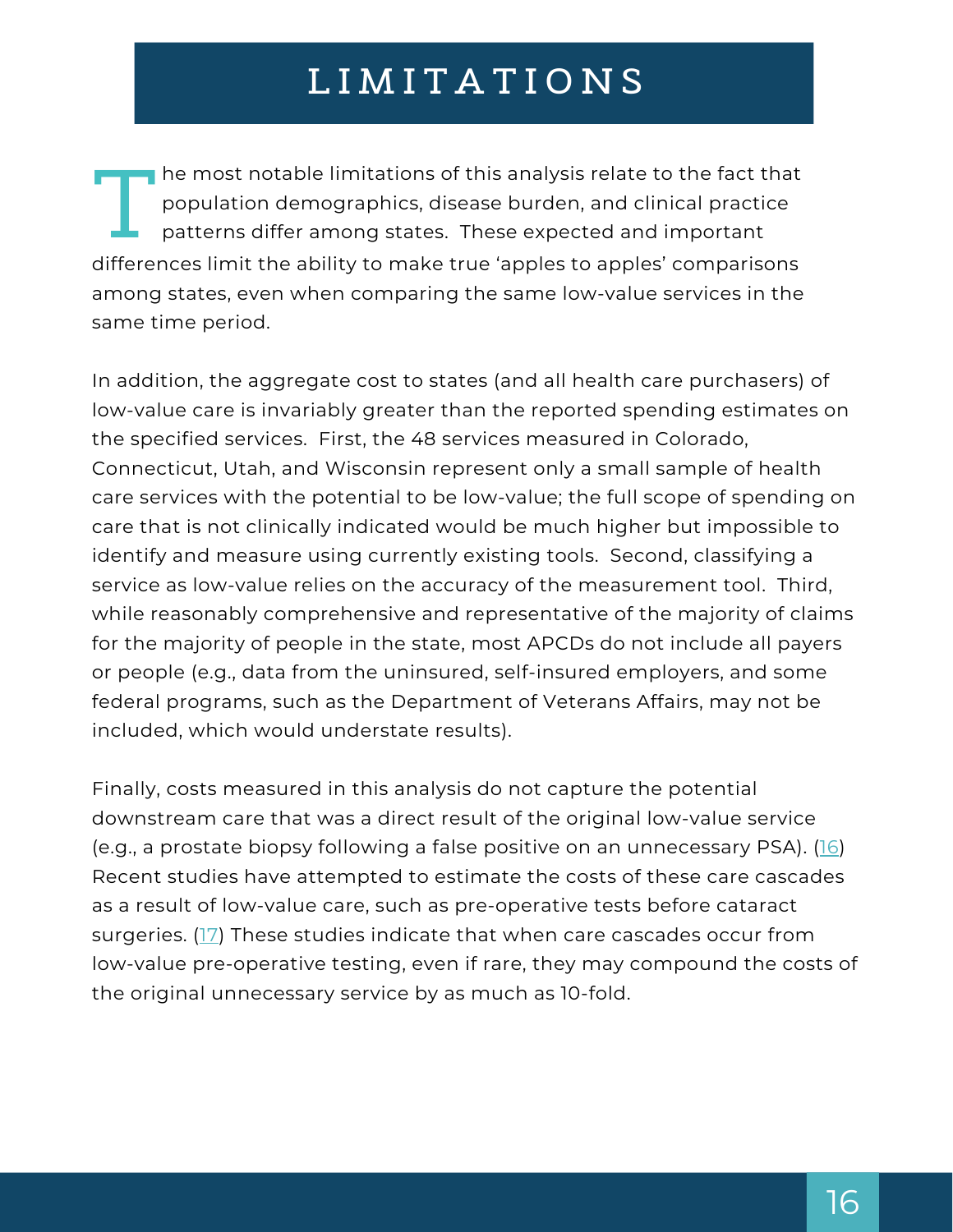### Additional limitations of these analyses include:

- Although the analysis above focuses on commercial only, states reported slightly different data (e.g., Wisconsin used standard costs to estimate spending).
- The data in each of the four APCDs represent a different percentage of the total population in that state (e.g., commercial data may not include the full scope of self-employed data in that state).
- Comparisons of spending by payer type will be potentially skewed by the selection of LVC measures and payment rates, rather than by how efficient that payer type is.
- For some claims there were insufficient patient history data for the HWC to adequately assess whether a service was "Wasteful" or "Likely Wasteful" or "Necessary" – which could have varied effects on the amount of reported waste.
- Some services determined as wasteful might be clinically appropriate based on information not included on a claim.
- Out-of-pocket estimates do not include time wasted receiving unnecessary care (i.e., opportunity cost), out-of-pocket spending on downstream unnecessary services, lost productivity, or potential mental health harm (e.g., worry) as a result of time away to seek care or the impacts of harmful care, all of which would add significantly to both the patients' and purchasers' total cost of low-value care.
- Other data omissions are likely. Pharmacy claims, for example, could include the insurer's allowed cost for the drug and patient out-of-pocket costs, but they may not include the pharmacy dispensing fee, and would be marginally understated.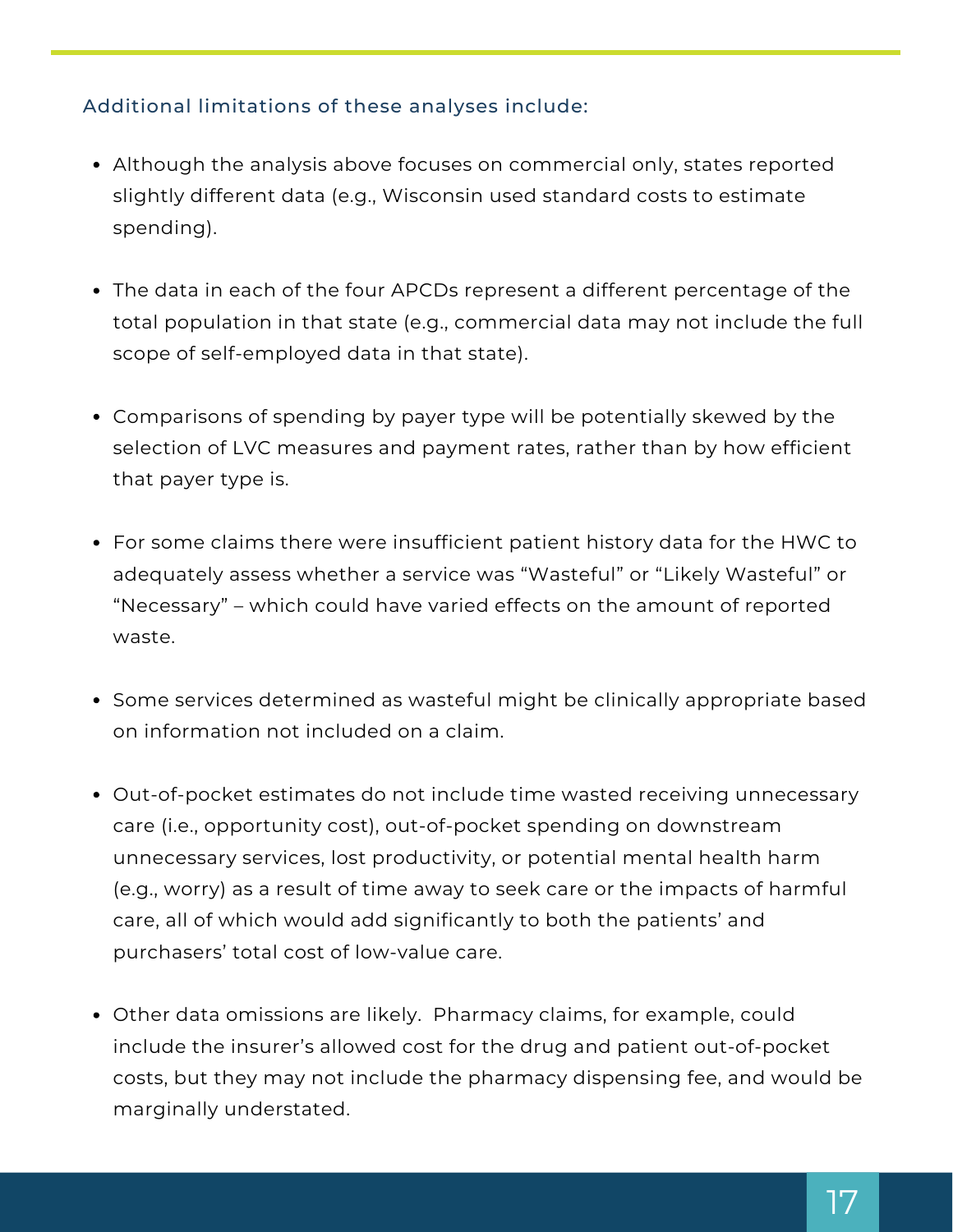## **M O V I N G F O R W A R D**

Low-value care imparts a substantial physical, emotional, and economic toll on consumers and health care payers. The identification, measurement, and reduction of specific low-value services represent a rare opportunity for states to improve individual and population health, enhance equity, and reduce medical expenditures. While some lowvalue care services may be perceived as relatively innocuous (e.g., a complete blood count for a healthy person before a low-risk surgery), some instances of low-value care are associated with cascading iatrogenic harm to patients (e.g. unnecessary colonoscopy resulting in a perforated colon), in addition to significant financial risk.

The immediate future of actions and policies to reduce low-value care may lie in multi-dimensional implementation models that involve deep (often regional) collaboration between providers, payers, and patients/ consumers – potentially leveraging datasets, such as those found in statebased APCDs. These partnerships will allow for robust priority-setting and a community-driven philosophy of change, which may lead to more sustainable cultural changes, in addition to aligned financial incentives to drive higher value for everyone.

The future of actions and policies to reduce low-value care may lie in multi-dimensional implementation models that involve deep collaboration between providers, payers, and patients/consumers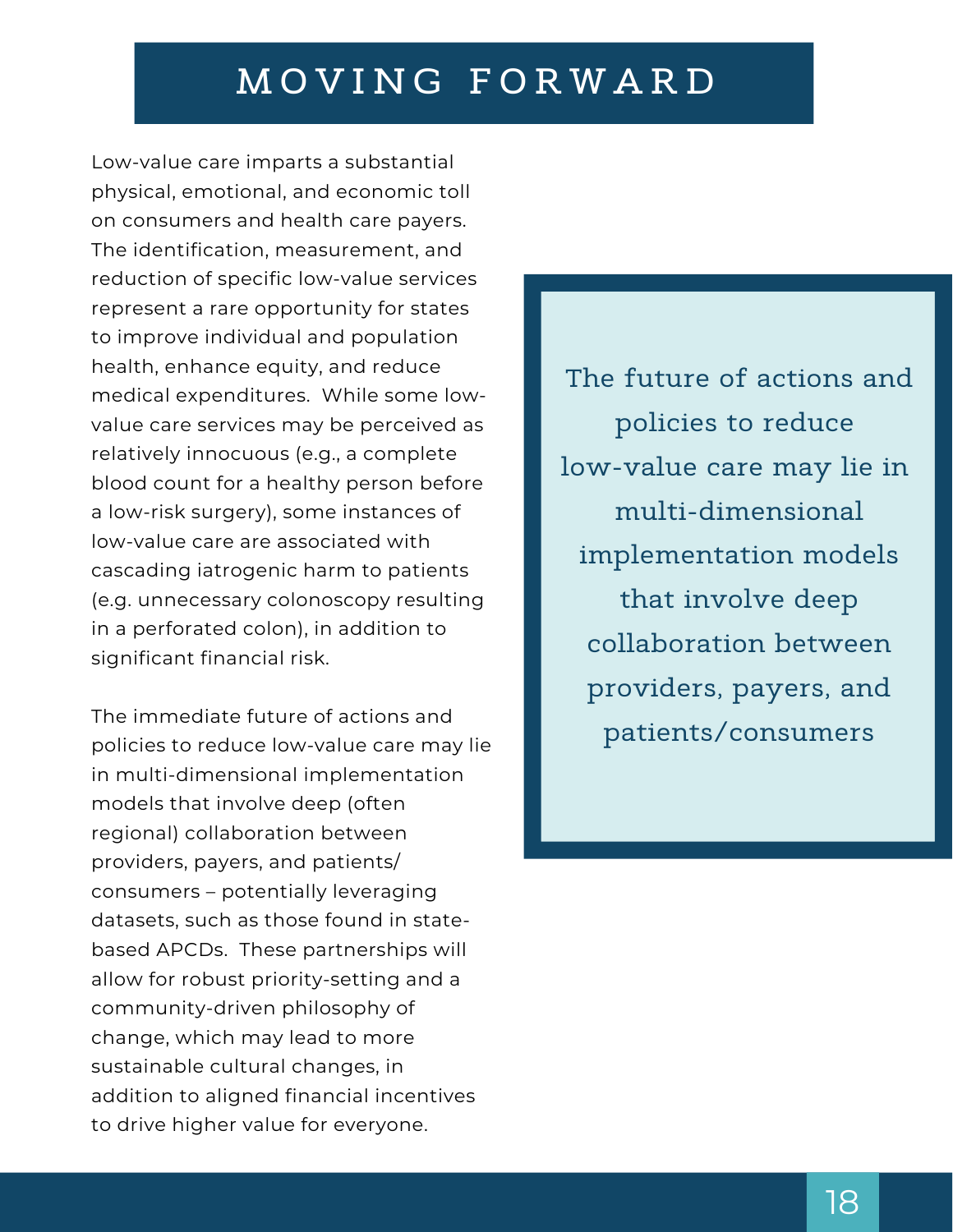## **R E F E R E N C E S**

- 1. <u><https://www.choosingwisely.org/></u>
- 2. Section 6001 of theFamilies First Coronavirus Response Act (FFCRA), as amended by section 3201 of the Coronavirus Aid, Relief, and Economic Security Act (CARES Act).
- 3. Fendrick AM, Smith DG, Chernew ME. Applying Value-Based Insurance Design to Low Value Health Services. Health Aff (Millwood). 2010;29(11):2017-21. <https://vbidhealth.com/wp-content/uploads/2022/04/Fendrick-Smith-Chernew-2010.pdf>
- 4. <u><https://vbidhealth.com/docs/APCD-LVC-Final.pdf></u>
- 5. <u>[https://www.commonwealthfund.org/sites/default/files/2020-](https://www.commonwealthfund.org/sites/default/files/2020-12/McCarthy_State_APCDs_Part2_v2.pdf)</u> 12/McCarthy\_State\_APCDs\_Part2\_v2.pdf
- 6. <u><https://vbidhealth.com/docs/APCD-LVC-Final.pdf></u>
- 7. Milliman. MedInsight tools: Health Waste Calculator [Internet]. Seattle (WA): Milliman; 2017. <https://www.medinsight.milliman.com/en/>
- Shrank, et al. (2019). Waste in the US Health Care System: Estimated Costs and Potential 8. for Savings. JAMA, 322(15): 1501-1509. [https://jamanetwork.com/journals/jama/article](https://jamanetwork.com/journals/jama/article-abstract/2752664)abstract/2752664
- Berwick, D.M. and Hackbarth, A.D. (2012). Eliminating waste in the US health care. JAMA, 9. 307(17): 1513-16. https://vbidhealth.com/wpcontent/uploads/2022/04/jsc25001\_1513\_1516.pdf
- 10. Institute of Medicine (2013). Best Care at Lower Cost. National Academies Press, Washington, D.C. [https://www.nap.edu/catalog/13444/best-care-at-lower-cost-the-path](https://www.nap.edu/catalog/13444/best-care-at-lower-cost-the-path-to-continuously-learning)to-continuously-learning
- 11. <u>[https://www.hcvalueassessment.org/application/files/7415/4954/9944/Concept\\_Paper\\_](https://www.hcvalueassessment.org/application/files/7415/4954/9944/Concept_Paper_No._1_-_Low-Value_Care_Reporting_Tools.pdf)</u> No.\_1\_-\_Low-Value\_Care\_Reporting\_Tools.pdf
- h[ttps://pubmed.ncbi.nlm.nih.gov/30907922/](https://pubmed.ncbi.nlm.nih.gov/30907922/) 12.
- 13. <u>https://www.ajmc.com/view/imagining-a-world-without-low-value-services-progress-</u> barriers-and-the-path-forward
- 14. <u><https://jamanetwork.com/journals/jamainternalmedicine/fullarticle/2784487></u>
- 15. "First, Do No Harm". Washington Health Alliance Website. Published October 2019. Accessed February 15, 2022. [https://www.wacommunitycheckup.org/media/47217/first](https://www.wacommunitycheckup.org/media/47217/first-do-no-harm-oct-2019.pdf)do-no-harm-oct-2019.pdf
- 16. <u><https://www.ajmc.com/view/stopping-the-flood-reducing-harmful-cascades-of-care></u>
- 17. <u><https://jamanetwork.com/journals/jamainternalmedicine/fullarticle/2735387></u>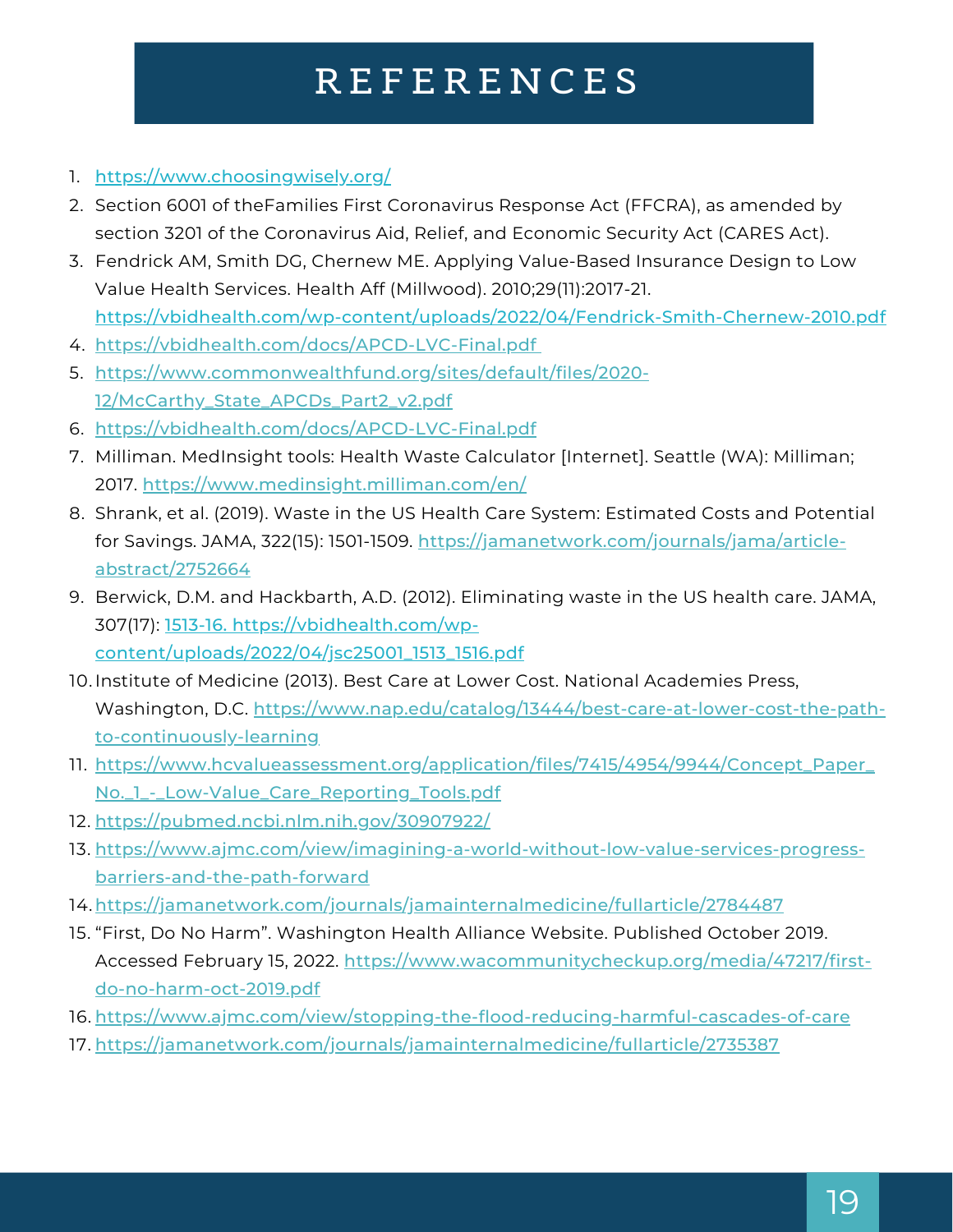### *Appendix 1 – Services included in the HWC V7.1*

#### Common Treatments

Antibiotics for Adenoviral Conjuctivitis Oral Antibiotics for Uncomplicated Acute TTO Cough and Cold Medicines in Children <4 Years Antibiotics for Acute Upper Respiratory and Ear Infections

Opiates in Acute Disabling Low Back Pain

#### Diagnostic Testing

Lower Back Pain Image Headache Image Syncope Image Immunoglobin G /Immunoglobin E Testing Diagnostics Chronic Urticaria Electroencephalography (EEG) for Headaches Imaging of the Carotid Arteries for Simple Syncope CT Head/Brain for Sudden Hearing Loss Imaging for Uncomplicated Acute Rhinosinusitis Coronary Artery Calcium Scoring for Known CAD ED CT Scans for Dizziness Sperm Function Testing Postcoital Test for Infertility Repeat CT for Kidney Stones Imaging Tests for Eye Disease Voiding Cystourethrogram for Urinary Tract Infection Pediatric Head Computed Tomography Scans Cardiac Stress Testing Bleeding Time Testing

#### Disease Approach

NSAIDs for Hypertension, Heart Failure or CKD Inductions of Labor or Cesarean Deliveries Arthroscopic Lavage and Debridement for Knee OA Antidepressants Monotherapy in Bipolar Disorder CT Scans for Abdominal Pain in Children Renal Artery Revascularization Vertebroplasty PICC Stage III-V CKD Patients Multiple Palliative Radiation Treatments in Bone Metastases Two or More Antipsychotic Medications Vision Therapy for Patients with Dyslexia Preoperative Evaluation

### Preoperative Baseline Laboratory Studies

Preop Cardiac Echocardiography or Stress Testing Preoperative EKG, Chest X-Ray and PFT PFT Prior to Cardiac Surgery MRI for Rheumatoid Arthritis

#### Screening Tests

Prostate Specific Antigen Screening (PSA)

Colorectal Cancer Screening in Adults 50 Years and Older

Dexa Scan

Annual Resting EKGs

25-OH-Vitamin D Deficiency

Coronary Angiography

Cervical Cancer Screening in Women

Routine General Health Checks for Asymptomatic Adults

*Notes: Each table is in order of volume*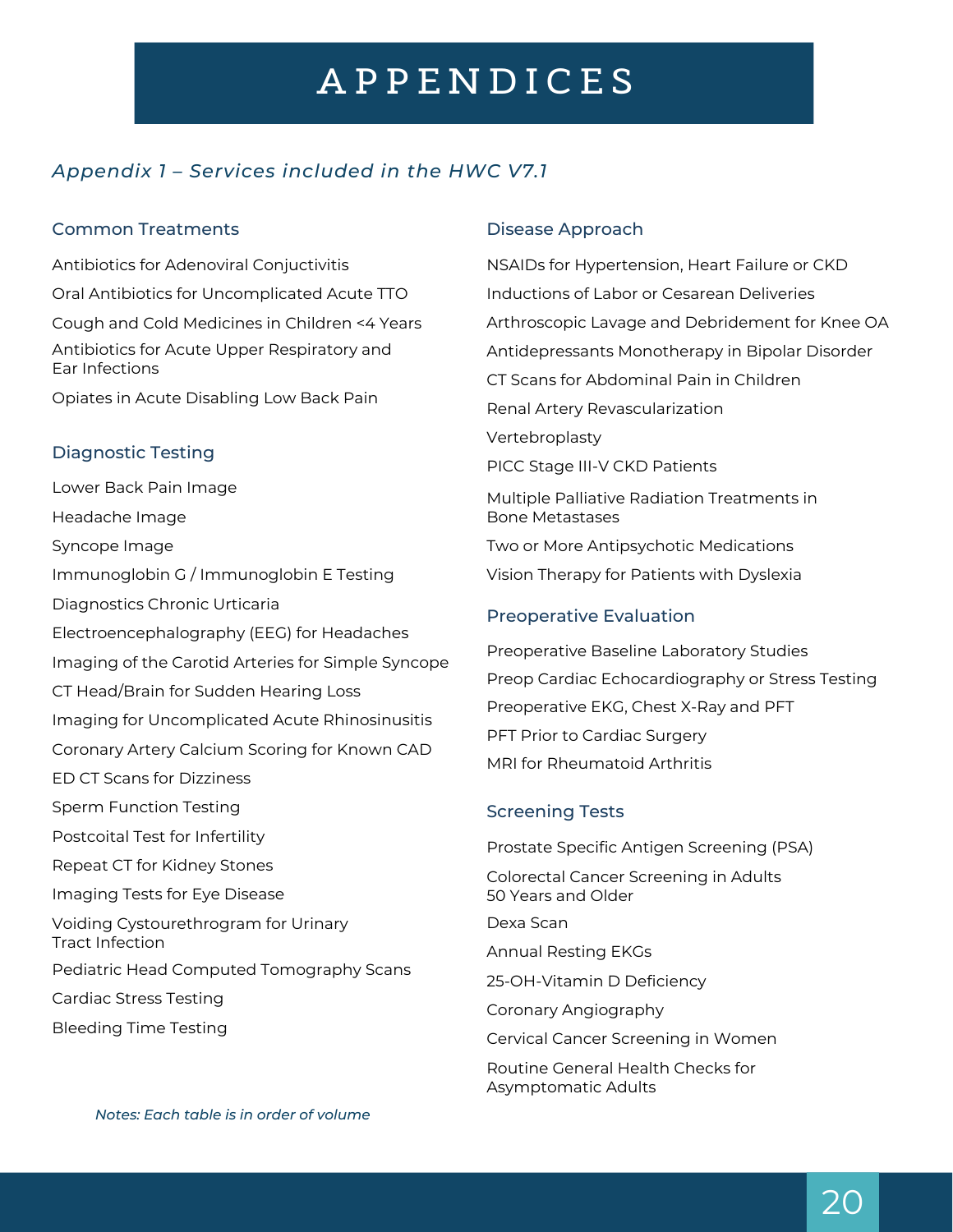### *Appendix 2 - Methodology for Counting Costs in the Health Waste Calculator*

The Health Waste Calculator includes two methodologies for counting wasteful costs – "case rate" and "Line Itemization". In this report, we have only included estimates associated with the "case rate" method. The case rate cost counting methodology counts costs from all claim IDs where at least one line has a Waste Cost Count (WCC) Flag value of 'Yes' in the Health Waste Calculator (i.e., any part of a claim is wasteful). By contrast, the Line Itemization methodology counts costs from only the claim lines where the Waste Cost Count Flag value is Yes, and likely underestimates wasteful spending.

The Calculator offers two ways to count costs for a number of reasons related to the nuance of claims reimbursement:

- As services occur at a mix of settings (inpatient, outpatient, systems and independent clinics, etc.) and under varying contract considerations, assigning claim cost at the line level is challenging. For example, if an outpatient service is paid as an APC and only part of it is wasteful, this is difficult to decipher with raw claim data.
- Some claims have inconsistent cost assignment resulting in \$0 claim lines. In this case, counting costs from only the claim lines with a WCC Flag value of Yes will grossly underestimate cost and opportunity.
- In some cases, counting only the cost of the service in question will miss harmful associated iatrogenic effects of wasteful care decisions.

The tables below compare spending estimates between the "case rate" method and a "blended" method that uses both the "line itemization" method for some services and "case rate" method for other services. The blended method attempts to assign case rate or line itemization based on what could be most appropriate for each service in terms of over-estimating costs. The decision to use line itemization or case rate for any given service is not an exact science. Appendix 3 shows case rate only and blended for 2019.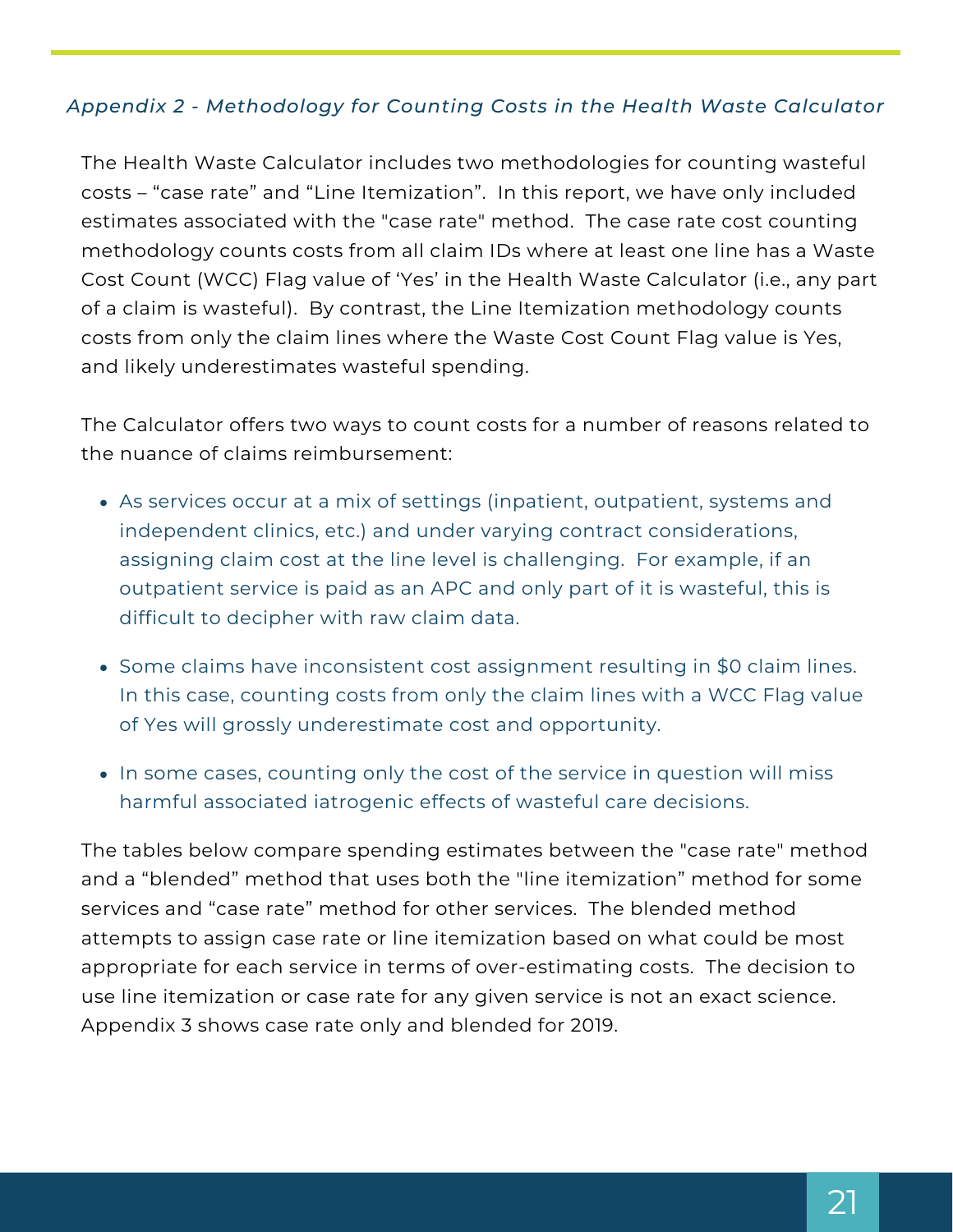### *Appendix 3*

| <b>Commercial Only, 2019</b> |               |               |  |  |
|------------------------------|---------------|---------------|--|--|
|                              | Case          | <b>Blend</b>  |  |  |
| Colorado                     | \$171,610,000 | \$59,525,000  |  |  |
| <b>Connecticut</b>           | \$161,922,000 | \$51,766,000  |  |  |
| Utah                         | \$168,202,000 | \$46,315,000  |  |  |
| <b>Wisconsin</b>             | \$129,197,000 | \$29,813,000  |  |  |
| TOTAL                        | \$630,931,000 | \$187,419,000 |  |  |

*Appendix 4 - Member Months and Total Health Care Spending Reported by Each APCD in 2019*

|                    | <b>Total Health Care</b><br><b>Spending</b> | <b>Total Member</b><br><b>Months</b> | <b>Total PMPM</b> |
|--------------------|---------------------------------------------|--------------------------------------|-------------------|
| Colorado           | \$8,181,330,000                             | 15,990,114                           | \$511.65          |
| <b>Connecticut</b> | \$8,408,171,000                             | 17,142,734                           | \$490.48          |
| Utah               | \$6,333,038,000                             | 16,590,439                           | \$381.79          |
| <b>Wisconsin</b>   | \$5,476,279,000                             | 13,223,025                           | \$414.15          |

*Notes: 2019 Commercial spending only*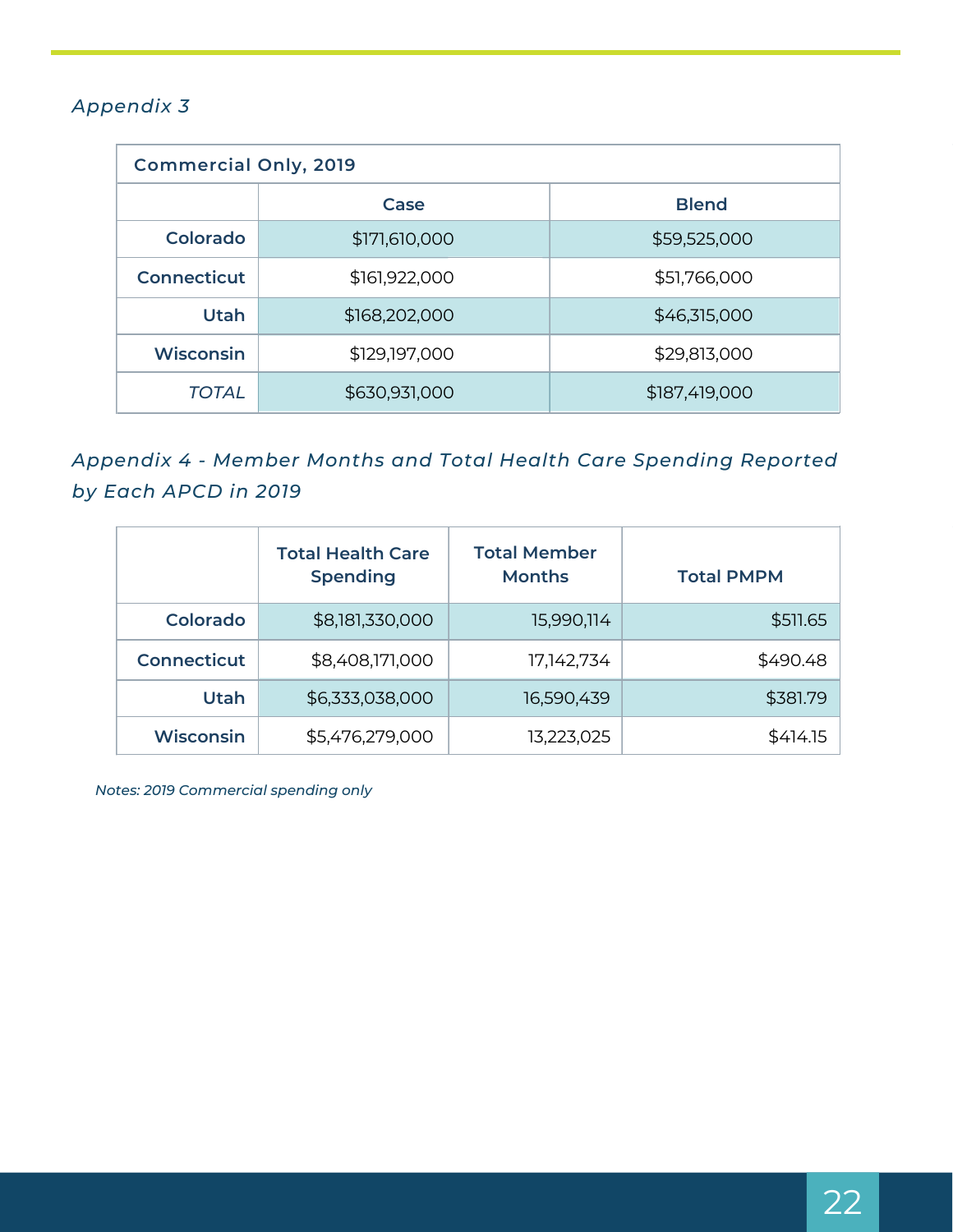#### *Appendix 5 – Commercial Top 10 Services by Volume for Each State in 2019*

#### COLORADO

- 1. Annual Resting EKGs
- 2. Antibiotics for Acute Upper Respiratory and Ear Infections
- 3. Preoperative Baseline Laboratory Studies
- 4. PSA
- 5. Cervical Cancer Screening in Women
- 25-OH-Vitamin D Deficiency 6.
- 7. Opiates in Acute Disabling Low Back Pain
- 8. Routine General Health Checks
- 9. Imaging Tests for Eye Disease
- 10. Lower Back Pain Image

#### UTAH

- 1. Annual Resting EKGs
- 2. Preoperative Baseline Laboratory Studies
- 3. Antibiotics for Acute Upper Respiratory and Ear Infection
- 4. PSA
- 5. Opiates in Acute Disabling Low Back Pain
- 6. Cervical Cancer Screening in Women
- 25-OH-Vitamin D Deficiency 7.
- 8. Routine General Health Checks
- 9. Imaging Tests for Eye Disease
- 10. Lower Back Pain Image

#### **CONNECTICUT**

- 1. Annual Resting EKGs
- 2. Preoperative Baseline Laboratory Studies
- 3. PSA
- 4. Cervical Cancer Screening in Women
- 25-OH-Vitamin D Deficiency 5.
- 6. Opiates in Acute Disabling Low Back Pain
- 7. Routine General Health Checks
- 8. Imaging Tests for Eye Disease
- 9. NSAIDs for Hypertension, Heart Failure or CKD
- 10. Preoperative EKG, Chest X-ray and PFT

#### **WISCONSIN**

- 1. Annual Resting EKGs
- 2. Preoperative Baseline Laboratory Studies
- 3. Antibiotics for Upper Respiratory and Ear Infections
- 4. PSA
- 5. Imaging Tests for Eye Disease
- 6. Opiates in Acute Disabling Low Back Pain
- 25-OH-Vitamin D Deficiency 7.
- 8. Routine General Health Checks
- 9. Cervical Cancer Screening in Women
- 10. Lower Back Pain Image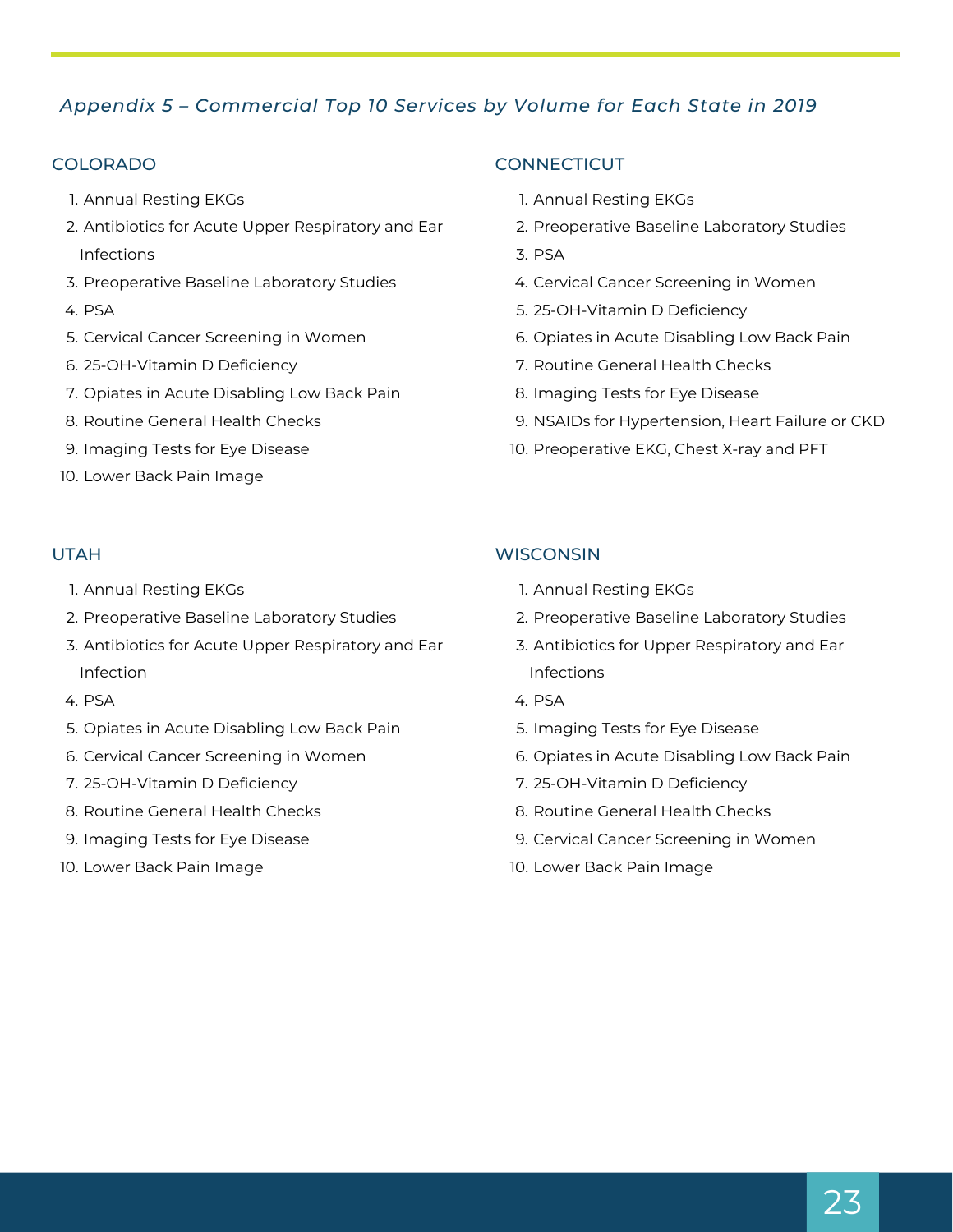### *Appendix 6 - Commercial High-Waste Index Services >80% for All States, With N>50, 2019 Only*

#### **CONNECTICUT**

#### Routine General Health Checks\* Cough and Cold Medicines in Children <4 Years Diagnostic Chronic Urticaria Arthroscopic Lavage and Debridement for Knee OA Renal Artery Revascularization Antibiotics for Adenoviral Conjunctivitis Vertebroplasty Opiates in Acute Disabling Low Back Pain\* PICC Stage III-V CKD Preoperative Baseline Laboratory Studies\* NSAIDs for hypertension, heart failure, or CKD\* PSA\* 100% 100% 100% 100% 99% 92% 89% 89% 84% 84% 83% 82%

#### COLORADO

| <b>Service</b>                                  | <b>Waste Index</b> | <b>Service</b>                                              | <b>Waste Index</b> |
|-------------------------------------------------|--------------------|-------------------------------------------------------------|--------------------|
| Routine General Health Checks*                  | 100%               | Routine General Health Checks*                              | 100%               |
| Cough and Cold Medicines in Children <4 Years   | 100%               | Cough and Cold Medicines in Children <4 Years               | 100%               |
| Diagnostic Chronic Urticaria                    | 100%               | Arthroscopic Lavage and Debridement for Knee OA             | 100%               |
| Arthroscopic Lavage and Debridement for Knee OA | 100%               | Diagnostics Chronic Urticaria                               | 100%               |
| Renal Artery Revascularization                  | 99%                | Renal Artery Revascularization                              | 100%               |
| Antibiotics for Adenoviral Conjunctivitis       | 92%                | Antibiotics for Acute Upper Respiratory and Ear Infections* | 100%               |
| Vertebroplasty                                  | 89%                | Antibiotics for Adenoviral Conjunctivitis                   | 91%                |
| Opiates in Acute Disabling Low Back Pain*       | 89%                | Opiates in Acute Disabling Low Back Pain*                   | 91%                |
| PICC Stage III-V CKD                            | 84%                | PSA*                                                        | 89%                |
| Preoperative Baseline Laboratory Studies*       | 84%                | Preoperative Baseline Laboratory Studies*                   | 86%                |
| NSAIDs for hypertension, heart failure, or CKD* | 83%                | PICC Stage III-V CKD                                        | 83%                |
| PSA*                                            | 82%                | CT Head/Brain for Sudden Hearing Loss                       | 81%                |

#### **WISCONSIN**

| <b>Waste Index</b><br><b>Service</b>                       |      |
|------------------------------------------------------------|------|
| Routine General Health Checks                              | 100% |
| Cough and Cold Medicines in Children <4 Years              | 100% |
| Diagnostic Chronic Urticaria                               | 100% |
| Antibiotics for Acute Upper Respiratory and Ear Infections | 100% |
| PICC Stage III-V CKD                                       | 97%  |
| Opiates in Acute Disabling Low Back Pain*                  | 92%  |
| $PSA*$                                                     | 90%  |
| Antibiotics for Adenoviral Conjunctivitis                  | 90%  |
| Preoperative Baseline Laboratory Studies*                  | 87%  |
| Pediatric Head Computed Tomography Scans                   | 83%  |

#### UTAH

| <b>Service</b>                                             | <b>Waste Index</b> | <b>Service</b>                                              | <b>Waste Index</b> |
|------------------------------------------------------------|--------------------|-------------------------------------------------------------|--------------------|
| Routine General Health Checks                              | 100%               | Routine General Health Checks*                              | 100%               |
| Cough and Cold Medicines in Children <4 Years              | 100%               | Cough and Cold Medicines in Children <4 years               | 100%               |
| Diagnostic Chronic Urticaria                               | 100%               | Arthroscopic Lavage and Debridement for Knee OA             | 100%               |
| Antibiotics for Acute Upper Respiratory and Ear Infections | 100%               | Diagnostics Chronic Urticaria                               | 100%               |
| PICC Stage III-V CKD                                       | 97%                | Postcoital Test for Infertility                             | 100%               |
| Opiates in Acute Disabling Low Back Pain*                  | 92%                | Renal Artery Revascularization                              | 100%               |
| PSA*                                                       | 90%                | Antibiotics for Acute Upper Respiratory and Ear Infections* | 100%               |
| Antibiotics for Adenoviral Conjunctivitis                  | 90%                | Opiates in Acute Disabling Low Back Pain*                   | 93%                |
| Preoperative Baseline Laboratory Studies*                  | 87%                | PICC Stage III-V CKD                                        | 91%                |
| Pediatric Head Computed Tomography Scans                   | 83%                | $PSA*$                                                      | 90%                |
|                                                            |                    | Antibiotics for Adenoviral Conjunctivitis                   | 89%                |
|                                                            |                    | NSAIDs for Hypertension, Heart Failure, or CKD              | 88%                |
|                                                            |                    | Pediatric Head Computed Tomography Scans                    | 88%                |
|                                                            |                    | Syncope Image                                               | 87%                |
|                                                            |                    | Preoperative Baseline Laboratory Studies*                   | 84%                |

*Notes: \*indicates services that also appear on the states' top 10 list of low-value service by volume. Waste index is measured by dividing the total number of "wasteful" and "likely wasteful" services by the total number of those services provided. These data include commercial data only.*